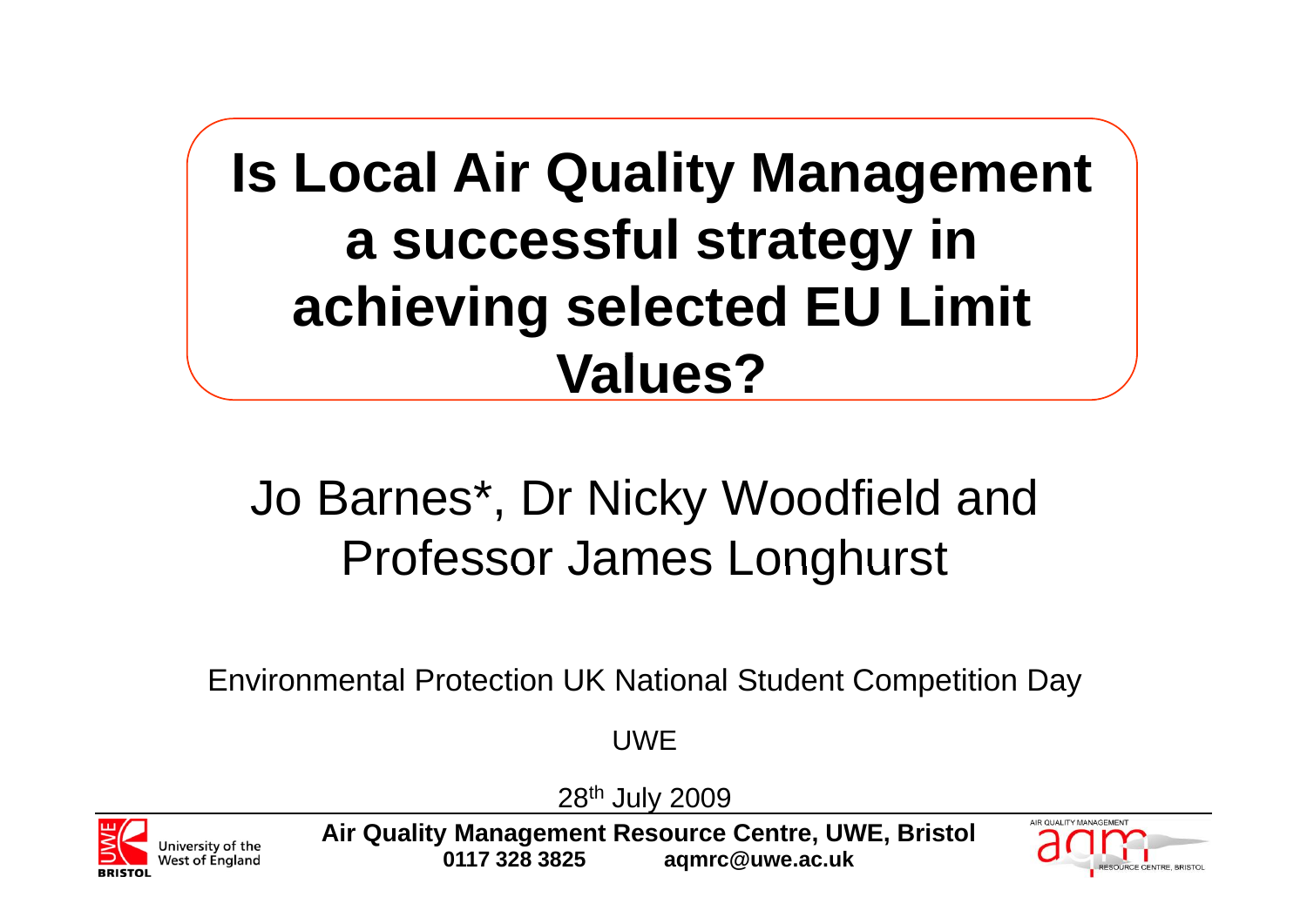#### Supervisory team



• Professor James Longhurst (Director of Studies)

Associate Dean, Faculty of Environment and Technology, University of the West of England, **Bristol** 



Dr Nicky Woodfield

Research Fellow, AQMRC, University of the West of England

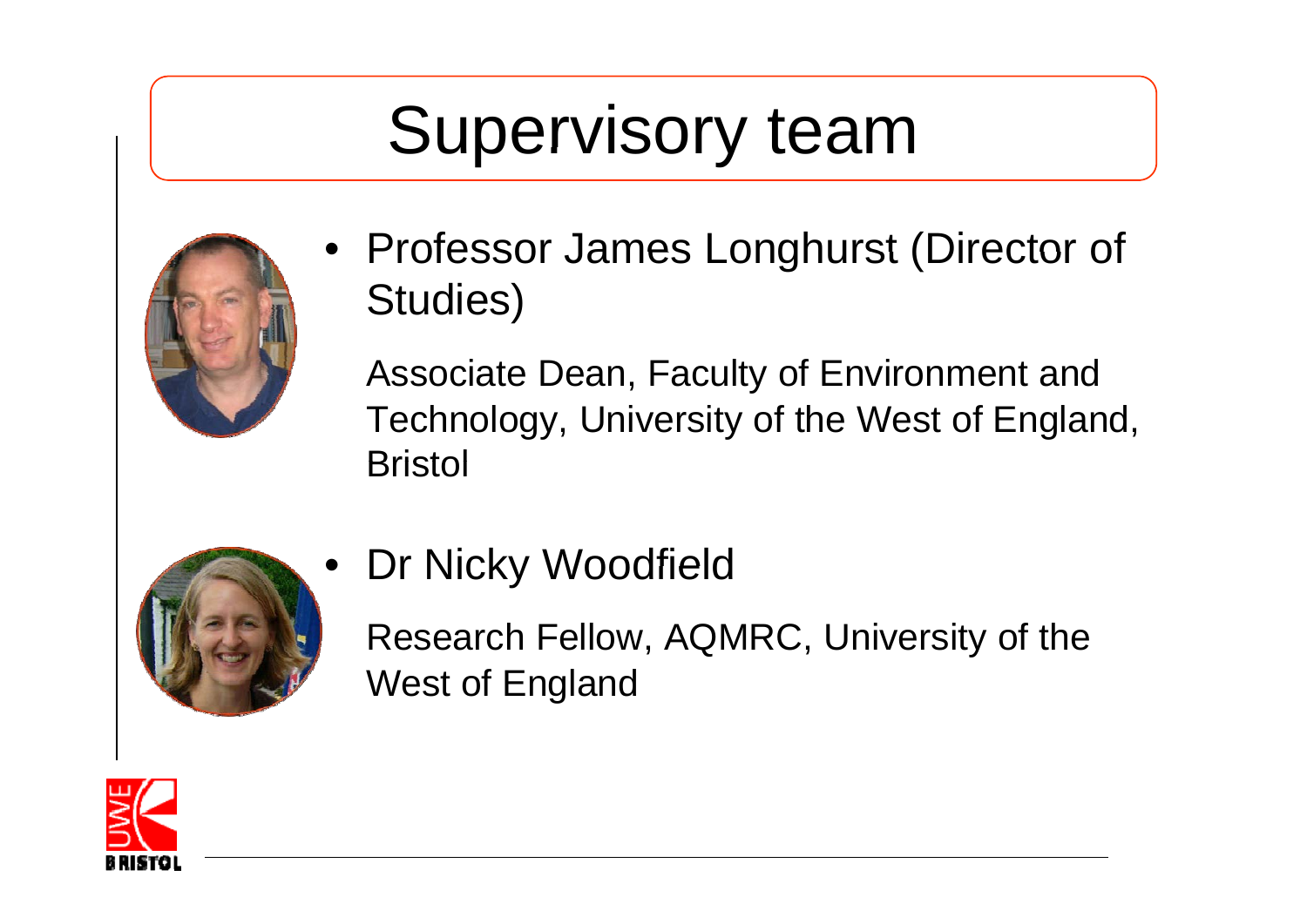## **Outline**

- $\bullet$  EU & UK air quality legislation
- •Local Air Quality Management (LAQM)
- $\bullet$  Review & Assessment (R&A) and Action Planning Process
- •Progress with LAQM & Compliance Flexibility
- •Research aims/hypothesis/objectives
- •Proposed method
- •Conclusions and outcomes

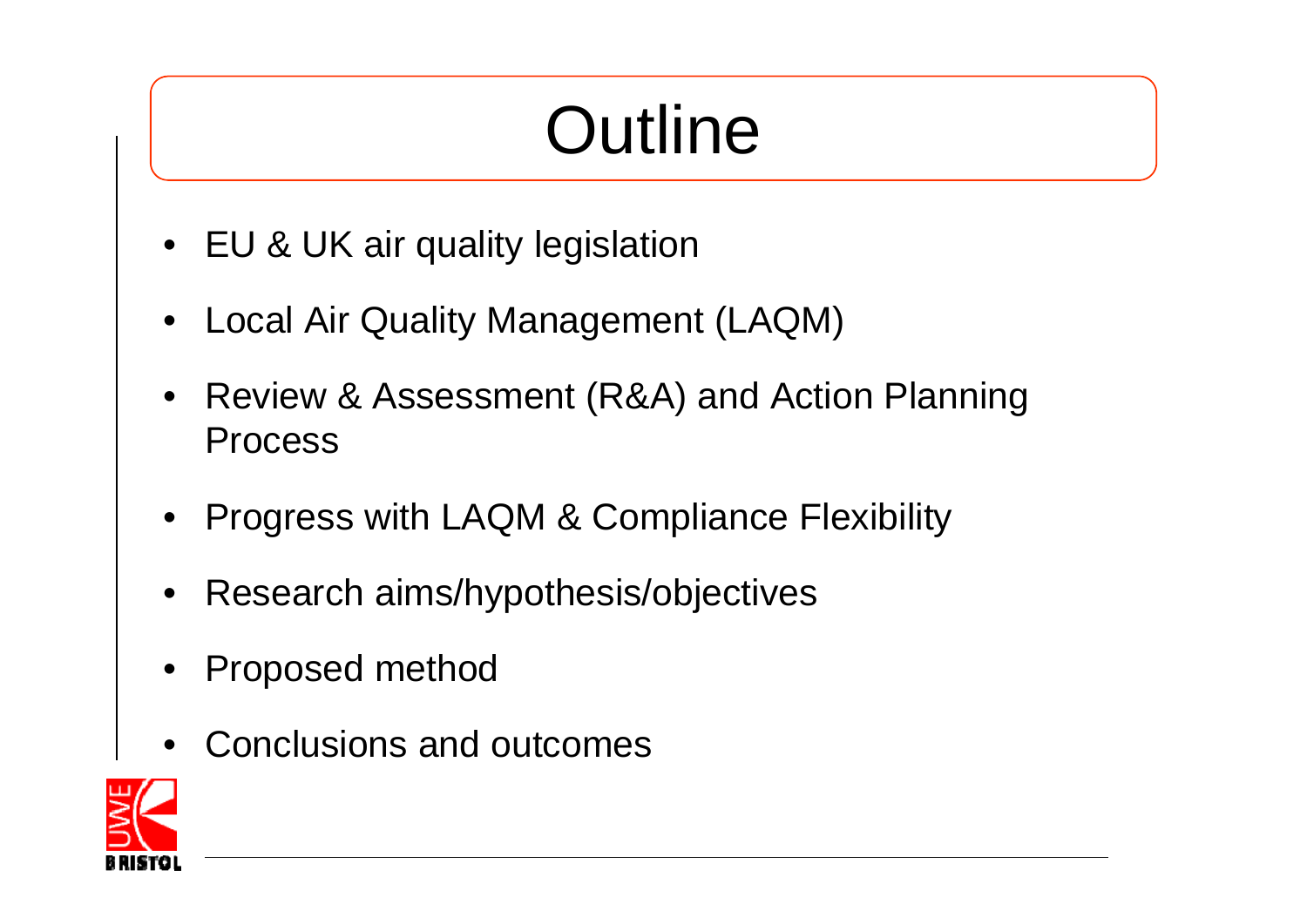#### Timeline of adoption of EU Directives and UK Acts

| Framework Directive on Air<br>Quality Assessment and<br>Management (96/62/EC),<br>1996                                                                                                     | <b>Council Directive</b><br>concerning integrated<br>pollution prevention and<br>control (96/61/EC), 1996 | Envi |
|--------------------------------------------------------------------------------------------------------------------------------------------------------------------------------------------|-----------------------------------------------------------------------------------------------------------|------|
| 1 <sup>st</sup> Daughter Directive relating to limit values for SO <sub>2</sub> , NO <sub>2</sub>                                                                                          | & oxides of nitrogen, particulate matter and lead                                                         |      |
| 2 <sup>nd</sup> Daughter Directive relating to carbon monoxide and                                                                                                                         | benzene (2000/69/EC), 2000                                                                                |      |
| Daughter Directive relating to ozone in ambient air<br>3 <sup>rd</sup>                                                                                                                     | (2002/3/EC), 2002                                                                                         |      |
| Public Participation Directive (2003/53/EC), 2003                                                                                                                                          |                                                                                                           |      |
| 4 <sup>th</sup> Daughter Directive relating to arsenic, cadmium,<br>mercury, nickel and polycyclic aromatic hydrocarbons in                                                                | ambient air (2004/107/EC), 2004                                                                           |      |
| Directive of the European Parliament and the Council on<br>ambient air quality and cleaner air for Europe – to be<br>published in official journal in May 2008 (includes PM <sub>2.5</sub> | exposure reduction approach)                                                                              |      |

 $\mathbf{L}$ ironment Act, 1995

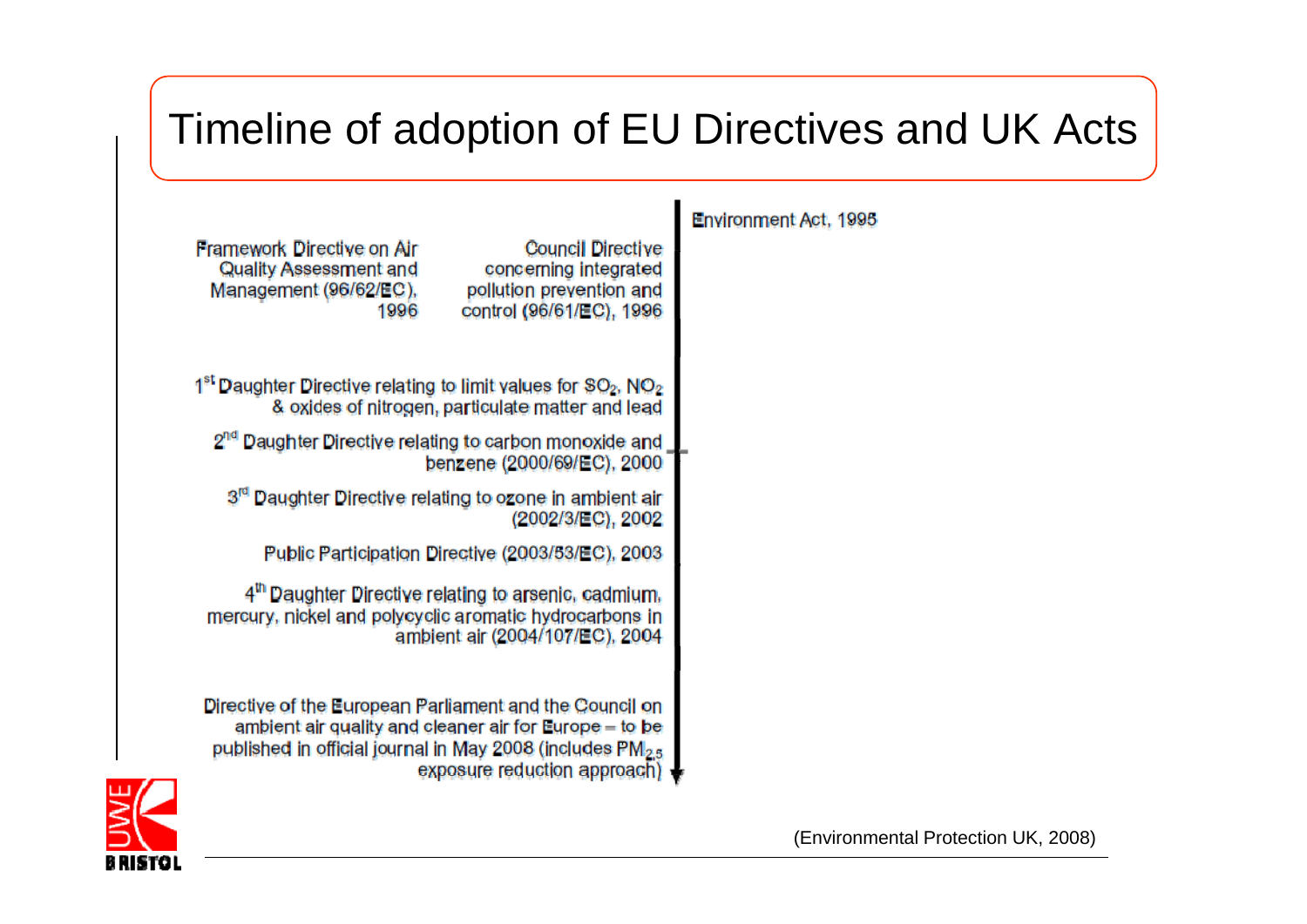#### EU Air Quality Framework Directive (1)

- • World Health Organisation recommended air quality guidelines as a basis for setting EU standards.
- Council Directive 96/62/EC of 27<sup>th</sup> September 1996 on ambient air quality assessment and management (Official Journal L 296, 21/11/1996, pp. 0055-0063).
- •To be implemented by Member States by May 1998.
- •Focus on human health.



http://eur-lex.europa.eu/LexUriServ/LexUriServ.do?uri=CELEX:31996L0062:EN:HTML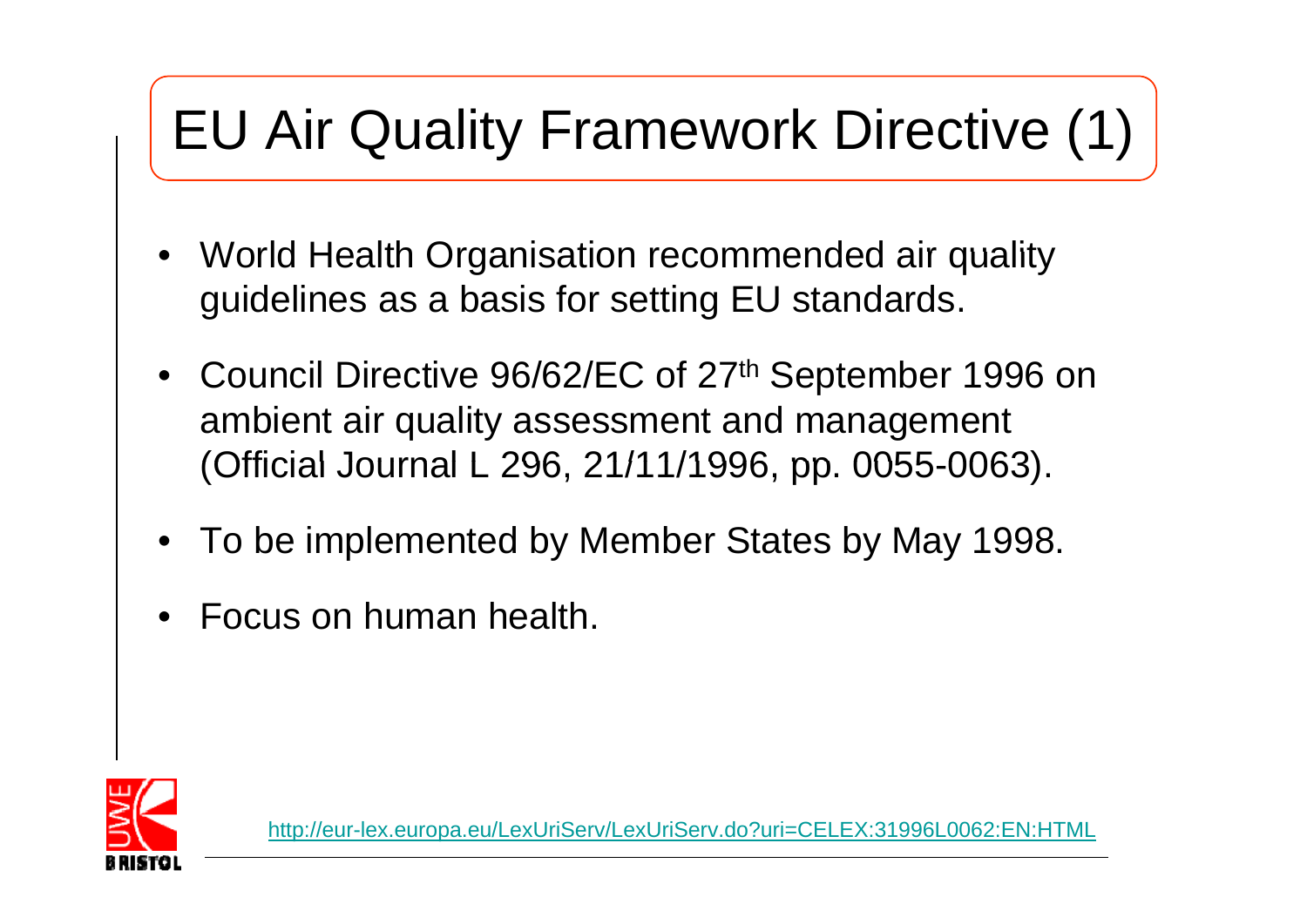#### EU Air Quality Framework Directive (2)

- •Each Member State to assign agglomerations and other zones.
- $\bullet$  After a preliminary assessment, decided which pollutants have the potential to exceed the limit values.
- $\bullet$ Limit values are concentration component and averaging time.
- •• Margin of tolerance is defined as the percentage of limit value by which it can be exceeded.
- •• If limit values (or limit values + margin of tolerance) are exceeded, air quality improvement plan must be submitted to the Commission.
- $\bullet$  A list of poor quality areas across the EU will be published annually with a report every 3 years.

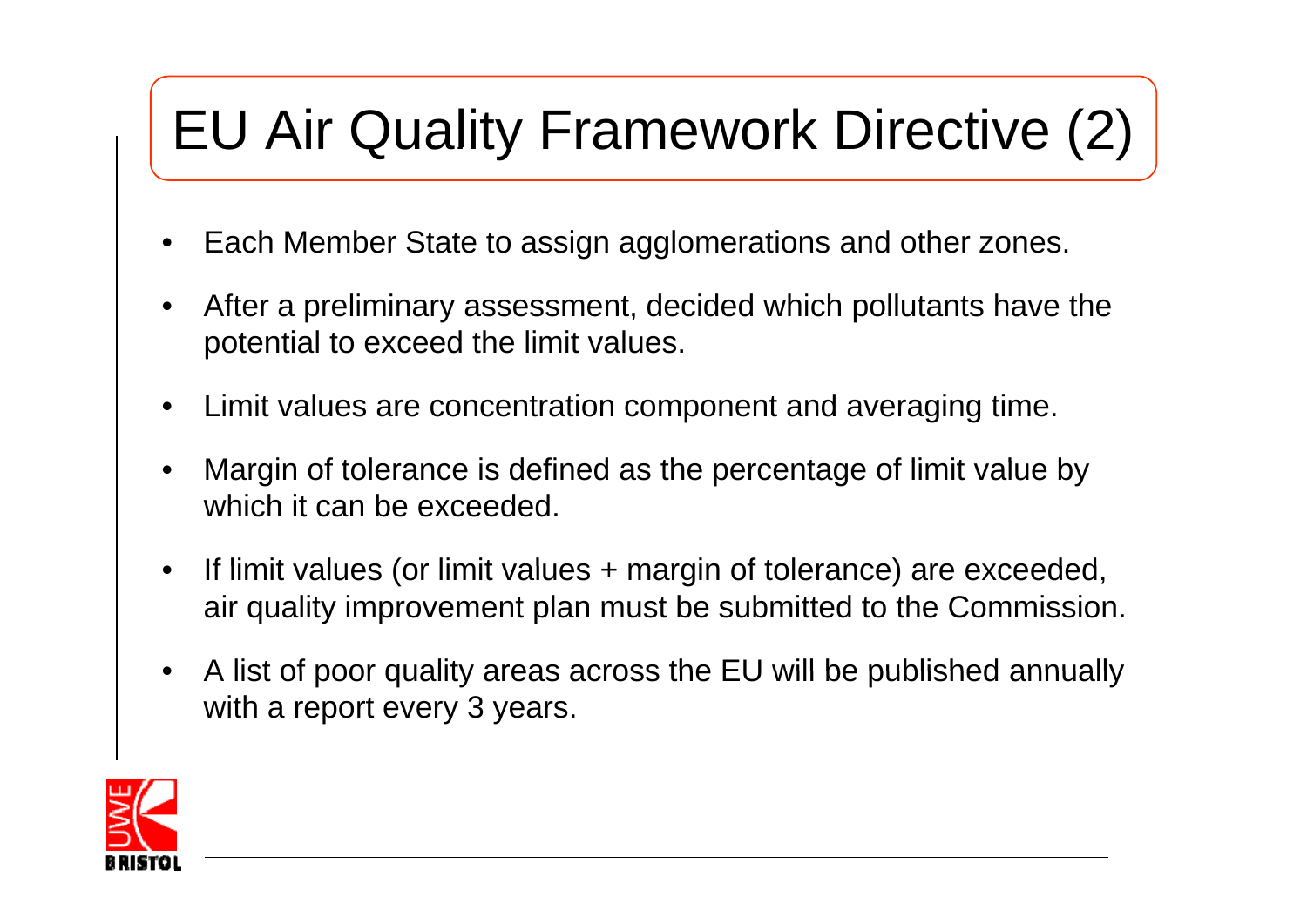#### EU Air Quality Framework Directive (3)



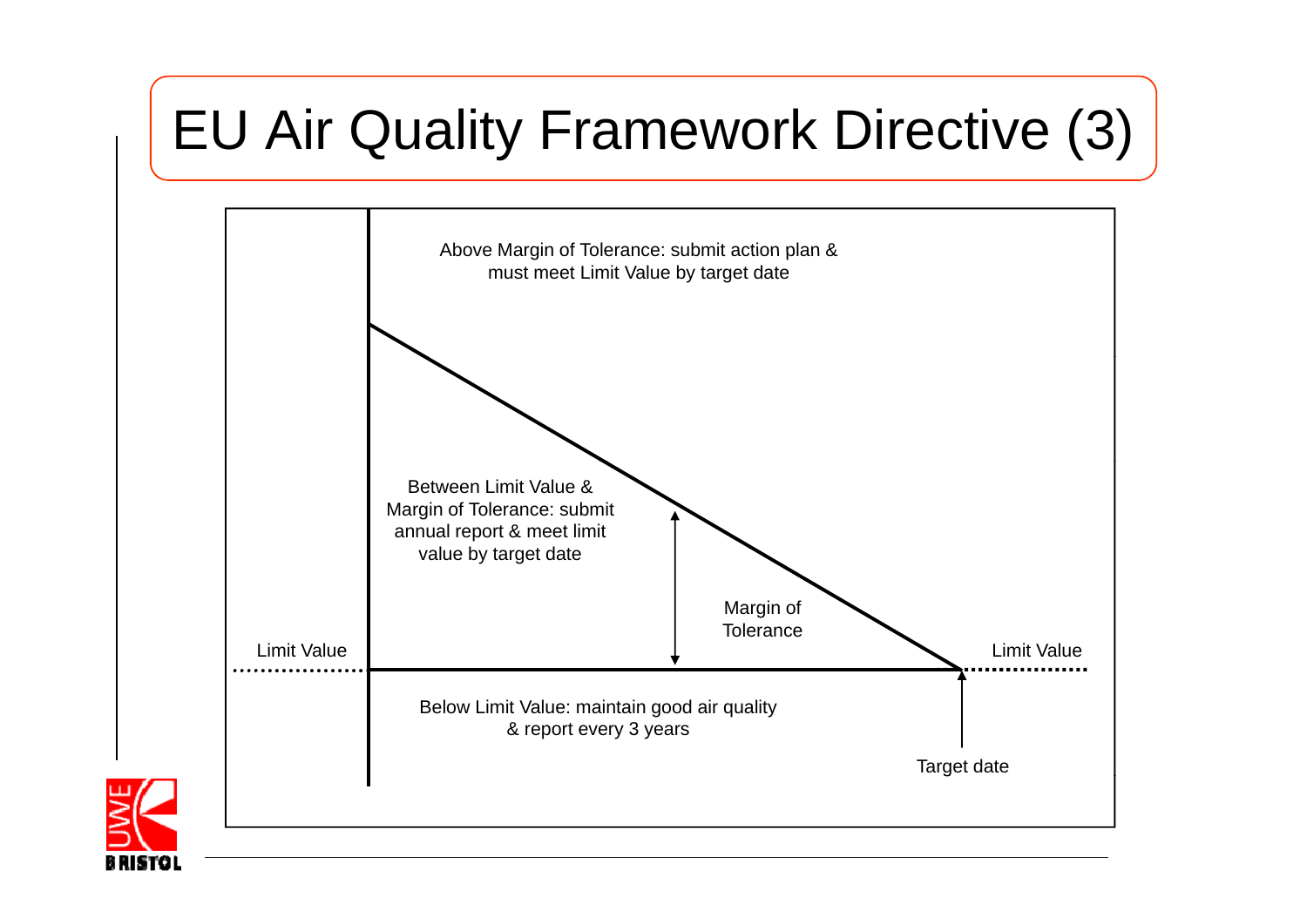# CAFÉ Directive

- $\bullet$  The new Council Directive 2008/50/EC of the European Parliament and of the Council on ambient air quality and cleaner air for Europe entered into force on 11 June 2008 and the earlier Directives will be repealed from 11 June 2010:
	- • Framework Directive on Air Quality Assessment and Management (96/62/EC), 1996
	- 1st Daughter Directive relating to limit values for SO<sub>2</sub>, NO<sub>2</sub> & oxides of nitrogen, particulate matter and lead
	- 2<sup>nd</sup> Daughter Directive relating to carbon monoxide and benzene (2000/69/EC), 2000
	- •3<sup>rd</sup> Daughter Directive relating to ozone in ambient air (2002/3/EC), 2002



•4<sup>th</sup> Daughter Directive relating to arsenic, cadmium, mercury, nickel and polycyclic aromatic hydrocarbons in ambient air (2004/107/EC), 2004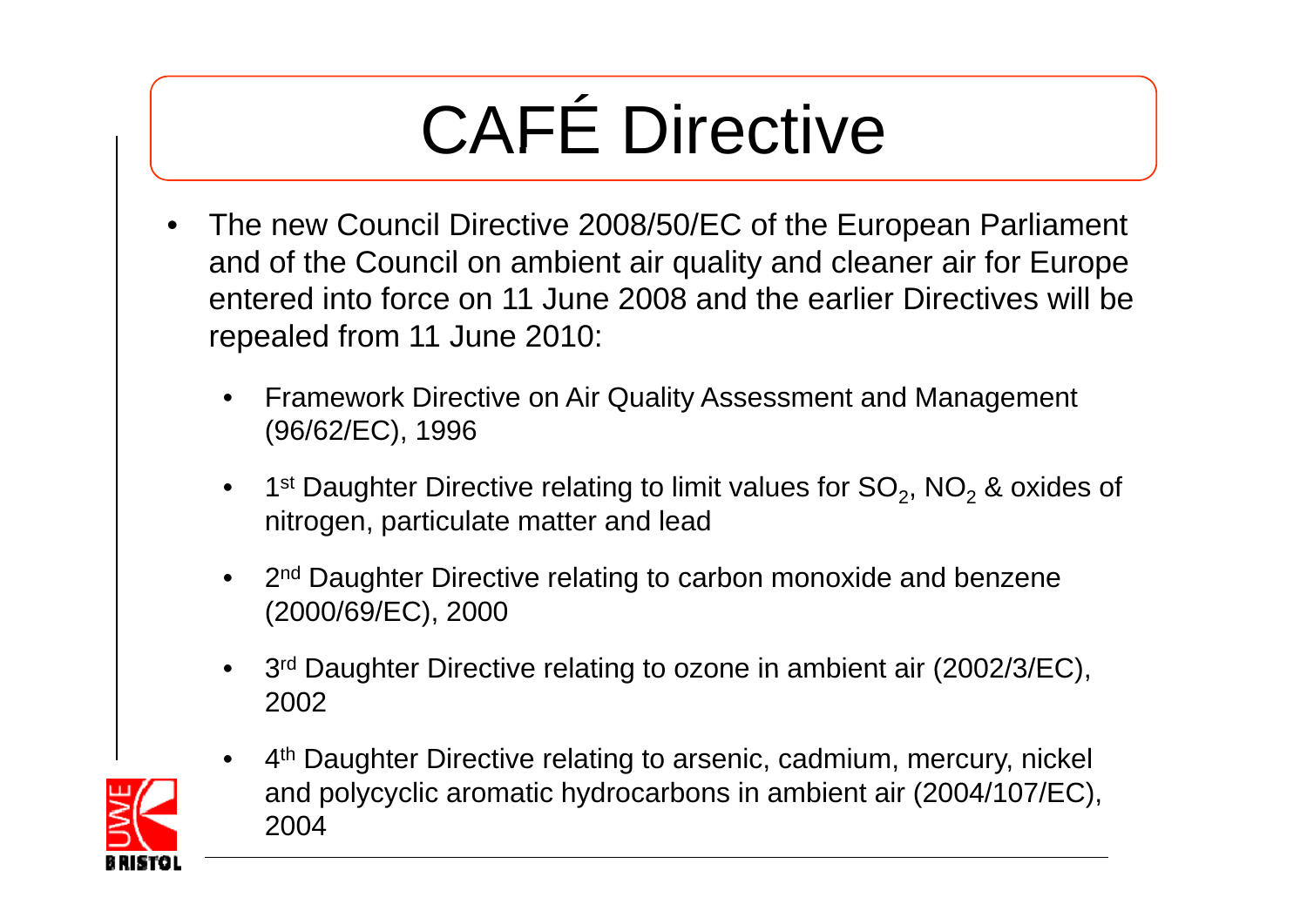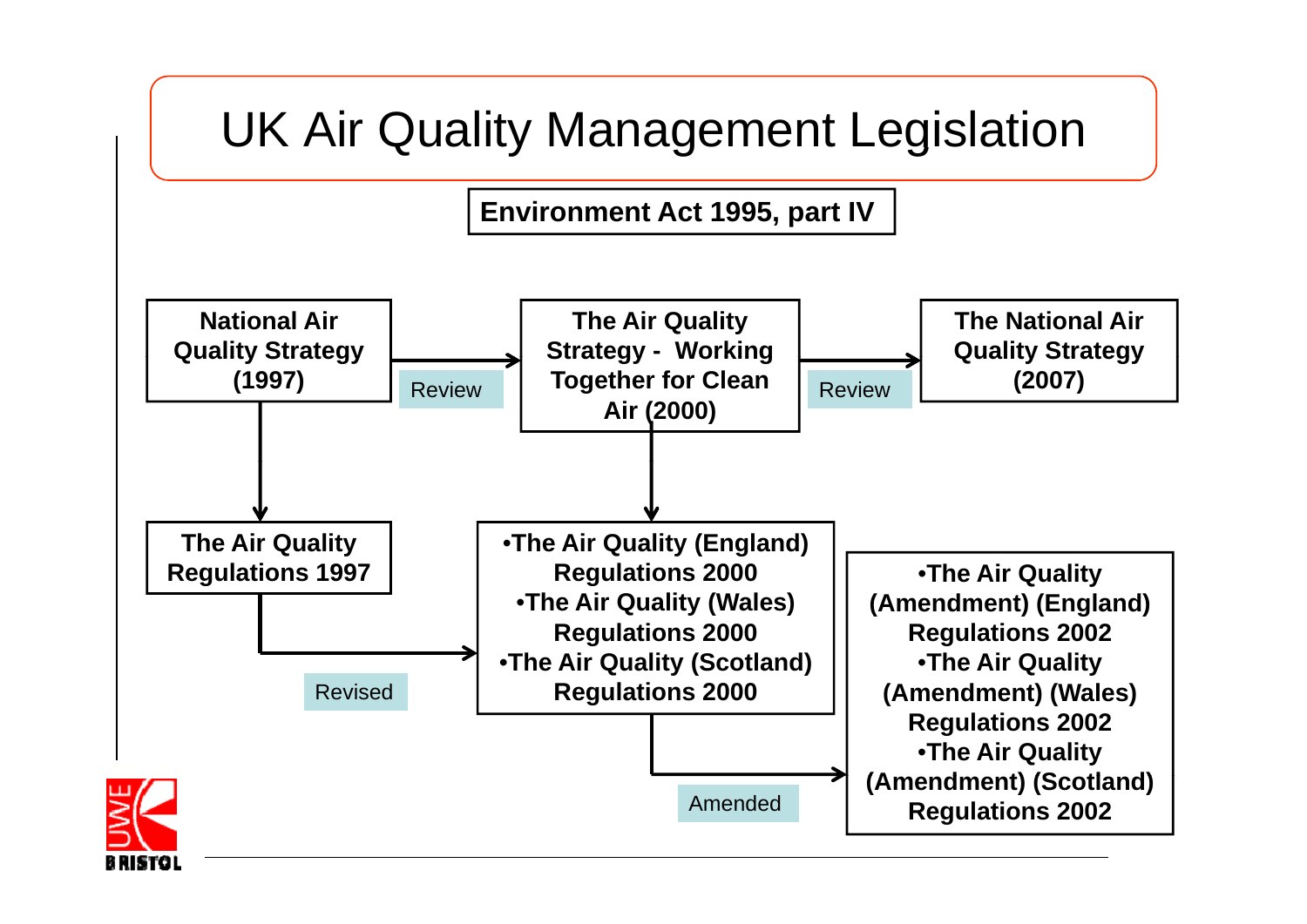## Environment Act 1995 (part IV)

| <b>Section</b> | <b>Contents</b>                                                                                                                                                                                                                                                            |  |  |  |  |
|----------------|----------------------------------------------------------------------------------------------------------------------------------------------------------------------------------------------------------------------------------------------------------------------------|--|--|--|--|
| 80             | Secretary of State to formulate a National Strategy.                                                                                                                                                                                                                       |  |  |  |  |
| 82             | Requires local authorities, unitary or district, to review air<br>quality and to assess whether the air quality standards and<br>objectives are being achieved.                                                                                                            |  |  |  |  |
| 83             | Requires a local authority, for any area where air quality<br>standards are not being met, to issue an order designating<br>it an air quality management area (AQMA).                                                                                                      |  |  |  |  |
| 84             | Imposes duties on a local authority with respect to AQMAs.<br>The local authority must carry out further assessments and<br>draw up an action plan specifying the measures to be<br>carried out and the time scale to bring air quality in the area<br>back within limits. |  |  |  |  |
|                |                                                                                                                                                                                                                                                                            |  |  |  |  |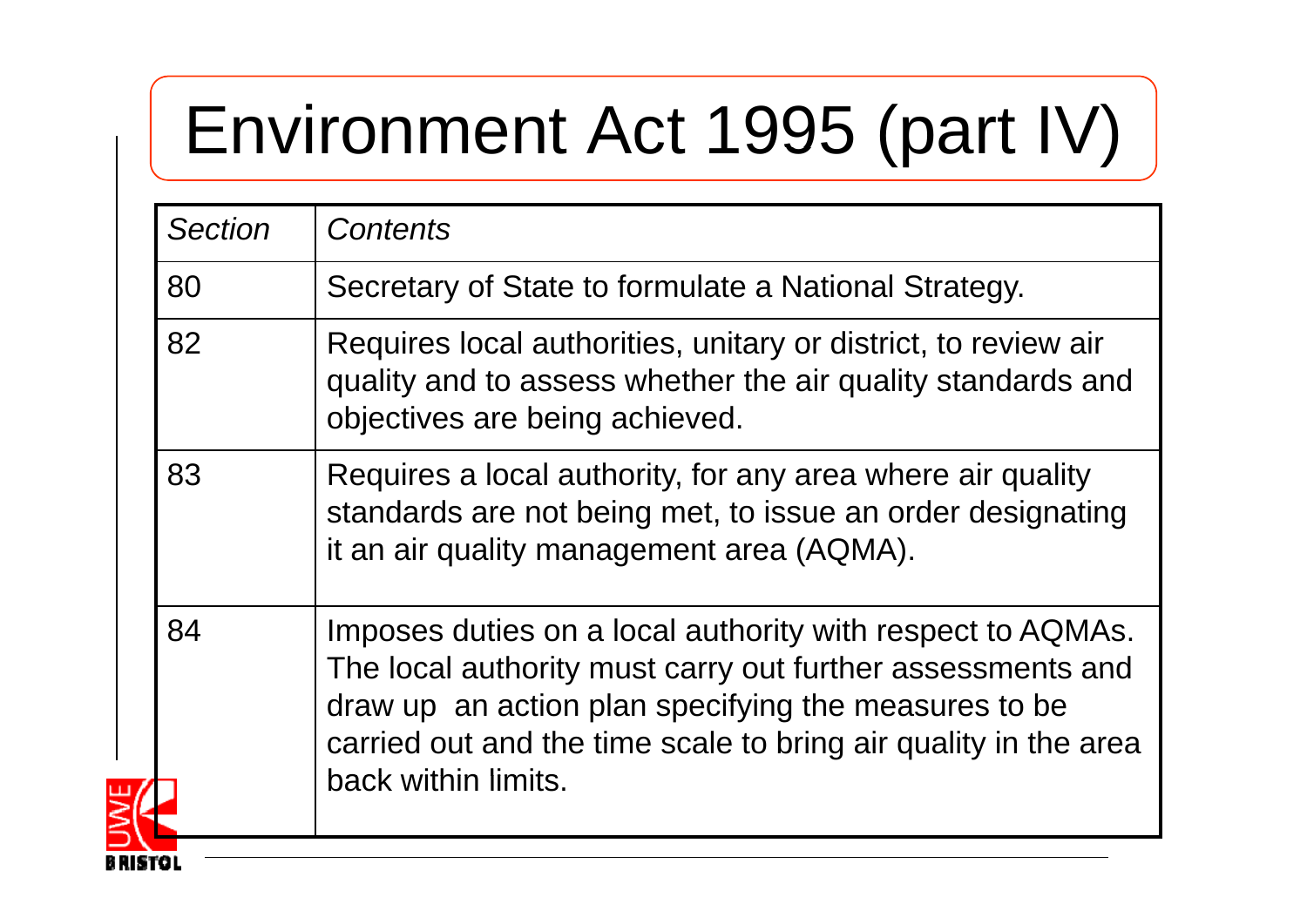#### UK objectives and EU obligations

| Pollutant                                                     | UK Objective                                                           | Measured as                   | <b>European Obligations</b>                                                                  | To be achieved by |
|---------------------------------------------------------------|------------------------------------------------------------------------|-------------------------------|----------------------------------------------------------------------------------------------|-------------------|
| Benzene: all authorities                                      | 16.25 $\mu$ g m <sup>-3</sup>                                          | Running annual mean           | $5 \mu g m^{-3}$                                                                             | 31 December 2003  |
| Benzene: authorities in England and<br>Wales only             | $5 \mu g \, \text{m}^{-3}$                                             | Annual mean                   | $5 \mu g m^{-3}$                                                                             | 31 December 2010  |
| Benzene: authorities in Scotland and<br>Northern Ireland only | 3.25 $\mu$ g m <sup>-3</sup>                                           | Running annual mean           | $5 \mu g m^{-3}$                                                                             | 31 December 2010  |
| 1,3-Butadiene                                                 | 2.25 $\mu$ g m <sup>-3</sup>                                           | Running annual mean           |                                                                                              | 31 December 2003  |
| Carbon monoxide                                               | 10.0 $\mu$ g m <sup>-3</sup>                                           | Running 8-h mean <sup>a</sup> | $10.0 \,\mathrm{mg\,m^{-3}}$                                                                 | 31 December 2003  |
| Lead                                                          | $0.5 \,\mathrm{\mu g\,m}^{-3}$                                         | Annual mean                   | $0.5 \,\mathrm{\mu g\,m}^{-3}$                                                               | 31 December 2004  |
|                                                               | $0.25 \,\mathrm{\mu g\,m^{-3}}$                                        | Annual mean                   | $0.5 \,\mathrm{\mu g\,m^{-3}}$                                                               | 31 December 2008  |
| Nitrogen dioxide                                              | 200 $\mu$ g m <sup>-3</sup> Not to be exceeded more                    | 1-h mean                      | $200 \,\mathrm{\upmu}\mathrm{g}\,\mathrm{m}^{-3}$ Not to be exceeded more                    | 31 December 2005  |
|                                                               | than 18 times/yr                                                       |                               | than 18 times/yr                                                                             |                   |
|                                                               | $40 \mu g m^{-3}$                                                      | Annual mean                   | $40 \,\mathrm{\mu g\,m}^{-3}$                                                                | 31 December 2005  |
| Particles ( $PM_{10}$ ) (gravimetric) <sup>b</sup> All        | 50 $\mu$ g m <sup>-3</sup> Not to be exceeded more                     | 24-h mean                     | 50 $\mu$ g m <sup>-3</sup> Not to be exceeded more                                           | 31 December 2004  |
| authorities                                                   | than 35 times/yr                                                       |                               | than 35 times/yr                                                                             |                   |
|                                                               | $40 \mu g m^{-3}$                                                      | Annual mean                   | $40 \,\mathrm{µg\,m}^{-3}$                                                                   | 31 December 2004  |
| Particles (PM <sub>10</sub> ) Authorities in Scotland         | 50 $\mu$ g m <sup>-3</sup> Not to be exceeded more                     | 24-h mean                     | $50 \,\mathrm{\upmu}\mathrm{g}\,\mathrm{m}^{-3}$ Not to be exceeded more                     | 31 December 2010  |
| only $c$                                                      | than 7 times/yr                                                        |                               | than 35 times/yr                                                                             |                   |
|                                                               | $18 \,\mathrm{\mu g\,m^{-3}}$                                          | Annual mean                   | $40 \,\mathrm{\mu g\,m^{-3}}$                                                                | 31 December 2010  |
| Sulphur dioxide                                               | 266 $\mu$ g m <sup>-3</sup> Not to be exceeded more                    | 15-min mean                   |                                                                                              | 31 December 2005  |
|                                                               | than 35 times/yr                                                       |                               |                                                                                              |                   |
|                                                               | 350 $\mu$ g m <sup>-3</sup> Not to be exceeded more                    | 1-h mean                      | 350 $\mu$ g m <sup>-3</sup> Not to be exceeded more                                          | 31 December 2004  |
|                                                               | than 24 times/yr                                                       |                               | than 24 times/yr                                                                             |                   |
|                                                               | 125 $\mu$ g m <sup>-3</sup> Not to be exceeded more<br>than 3 times/yr | 24-h mean                     | $125 \,\mathrm{\upmu}\mathrm{g}\,\mathrm{m}^{-3}$ Not to be exceeded more<br>than 3 times/yr | 31 December 2004  |

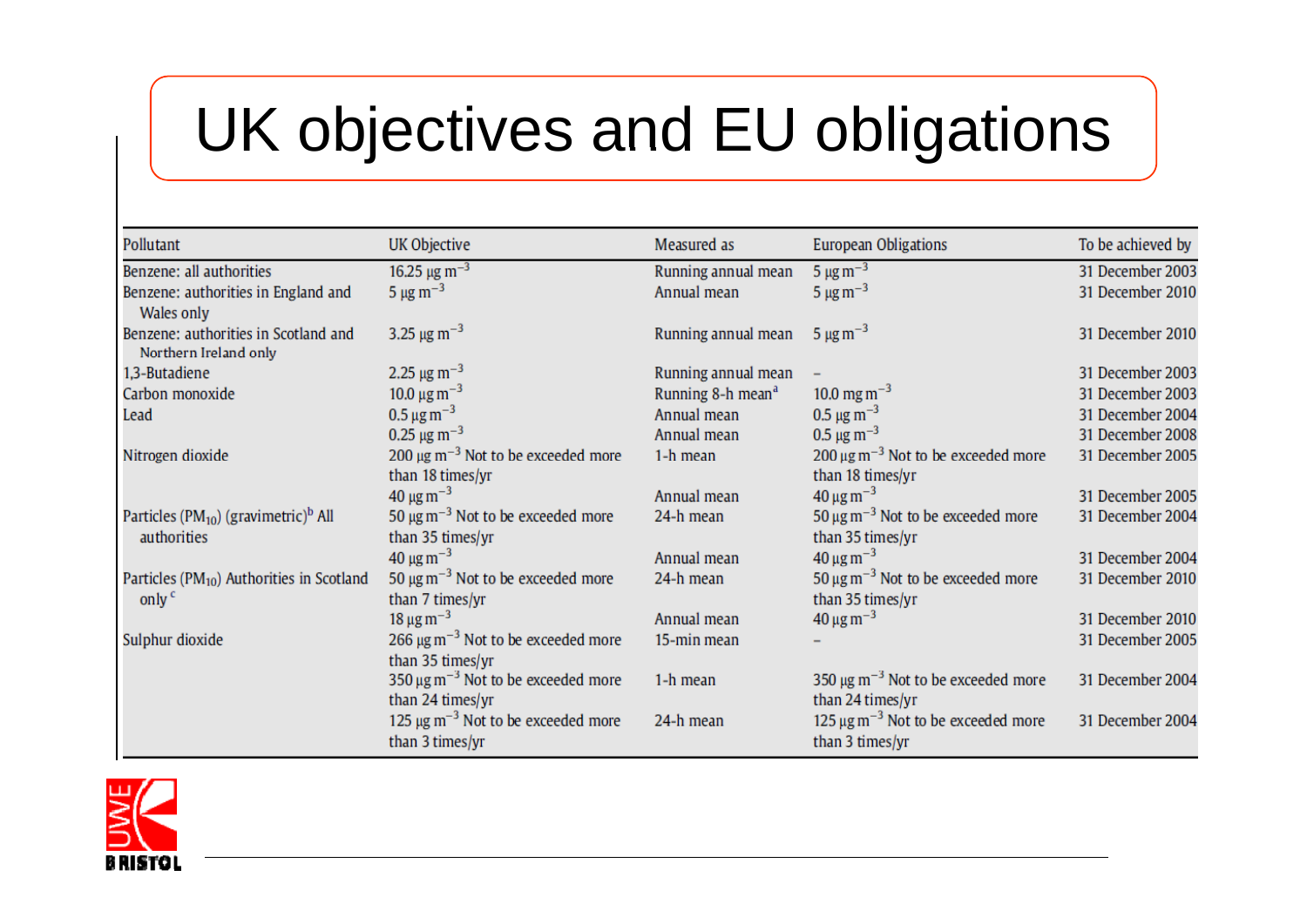#### Local Air Quality Management (1)

- •A national approach with local actions.
- $\bullet$  The Environment Act 1995 (Part IV) requires a National Air Quality Strategy and introduces the conce pt of Local Air Qualit y Management.
- $\bullet$ Air Quality Regulations set objectives for seven pollutants.
- •Regulations set to protect human health – effects based.
- •An exceedence of Air Quality Objective specified in the Regulations may apply ONLY when public exposure occurs.
- • The purpose of LAQM is to identify and manage the highest concentrations of specified air pollutants in areas of public exposure. Local Authorities (LA) conduct review and assessments, declare Air Quality Management Areas (AQMAs) and develop Action Plans.

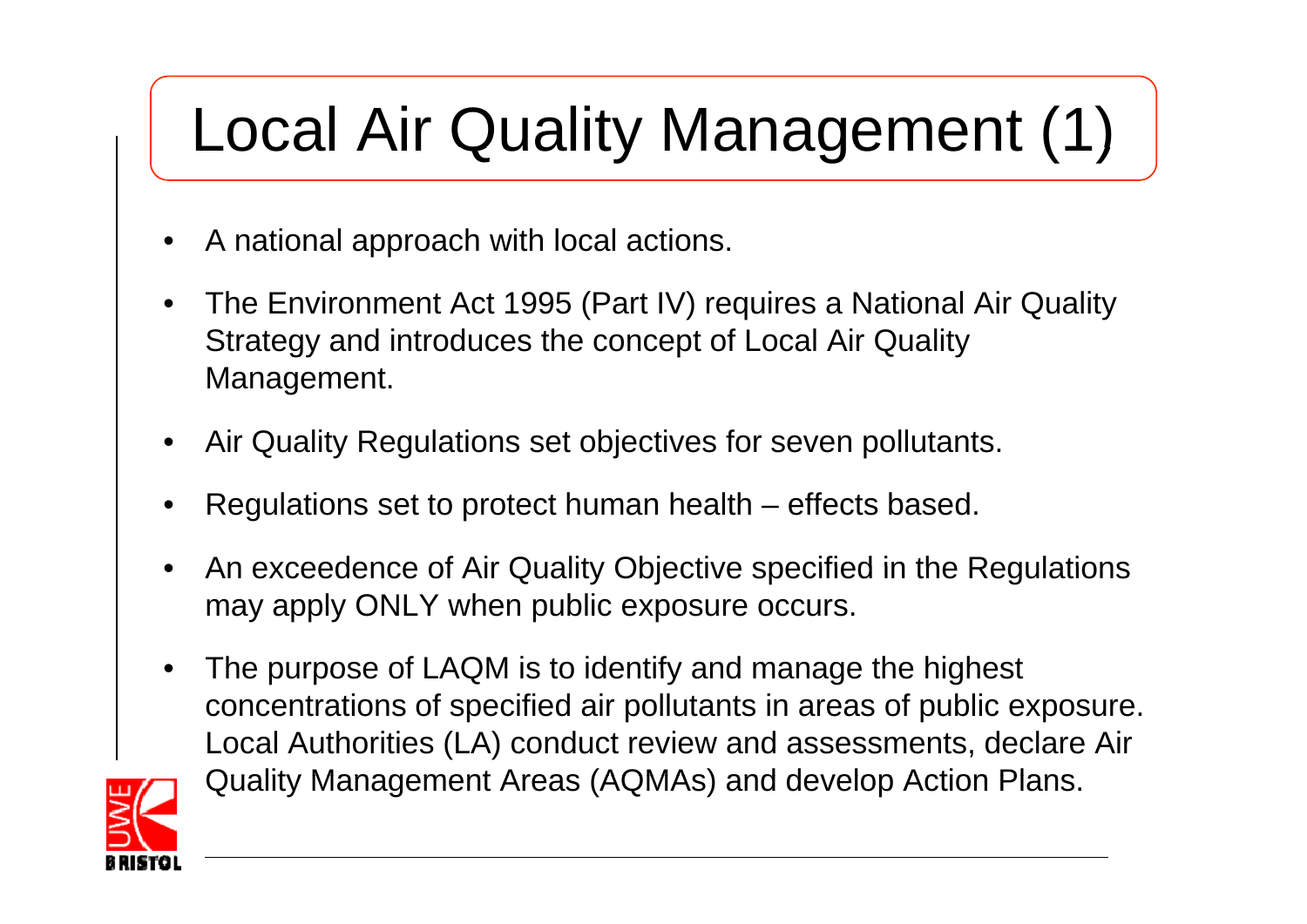#### Local Air Quality Management (2)

- LAQM is a local authority duty. LAs have a duty to work towards securing the air quality objectives set in regulation.
- LAQM is designed to identify those local areas (hotspots) through a process of review & assessment where national actions on their own will not secure the Objectives.
- The responsibility for the achievement of policy rests with Defra and the Devolved



Administrations.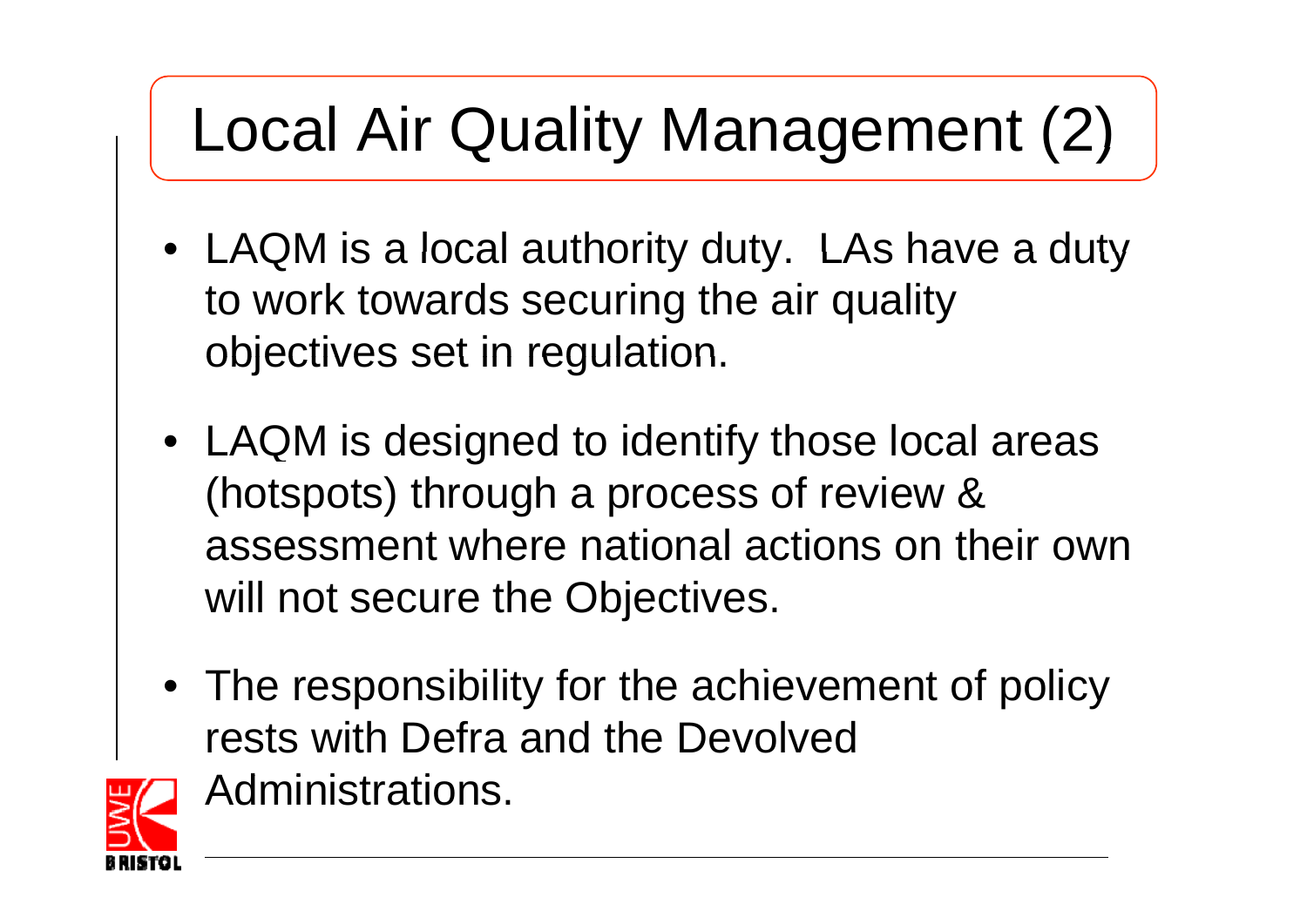#### Review & Assessment

- Local authorities in Great Britain began the process of Review and Assessment in 1998.
- The first round of the process concluded in 2001 and resulted in 129 local authorities declaring one or more AQMAs.
- A second round of Review and Assessment began in 2003, a third round in 2006 and the fourth round has started in April 2009.

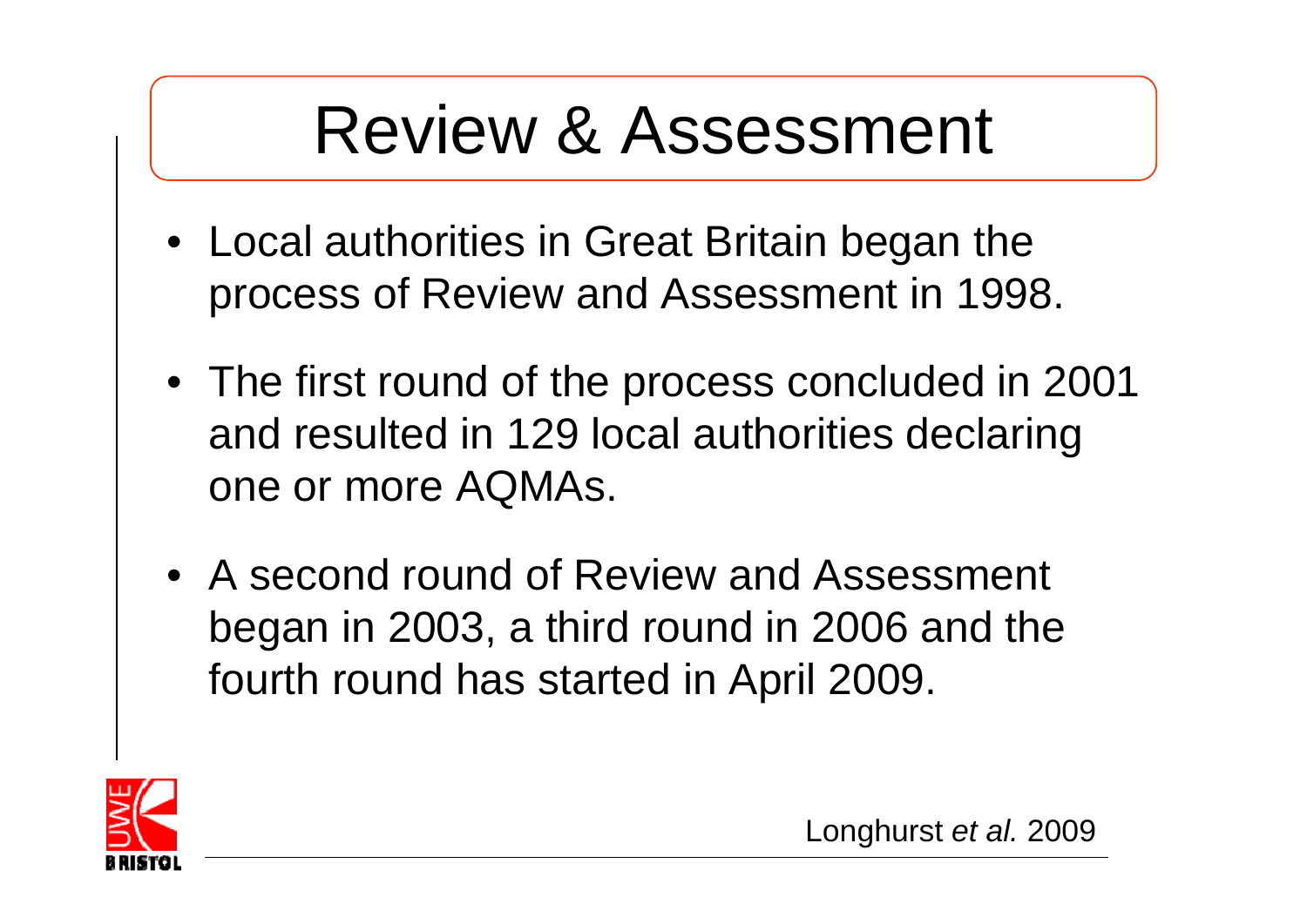#### LAQM Process (Round 3)



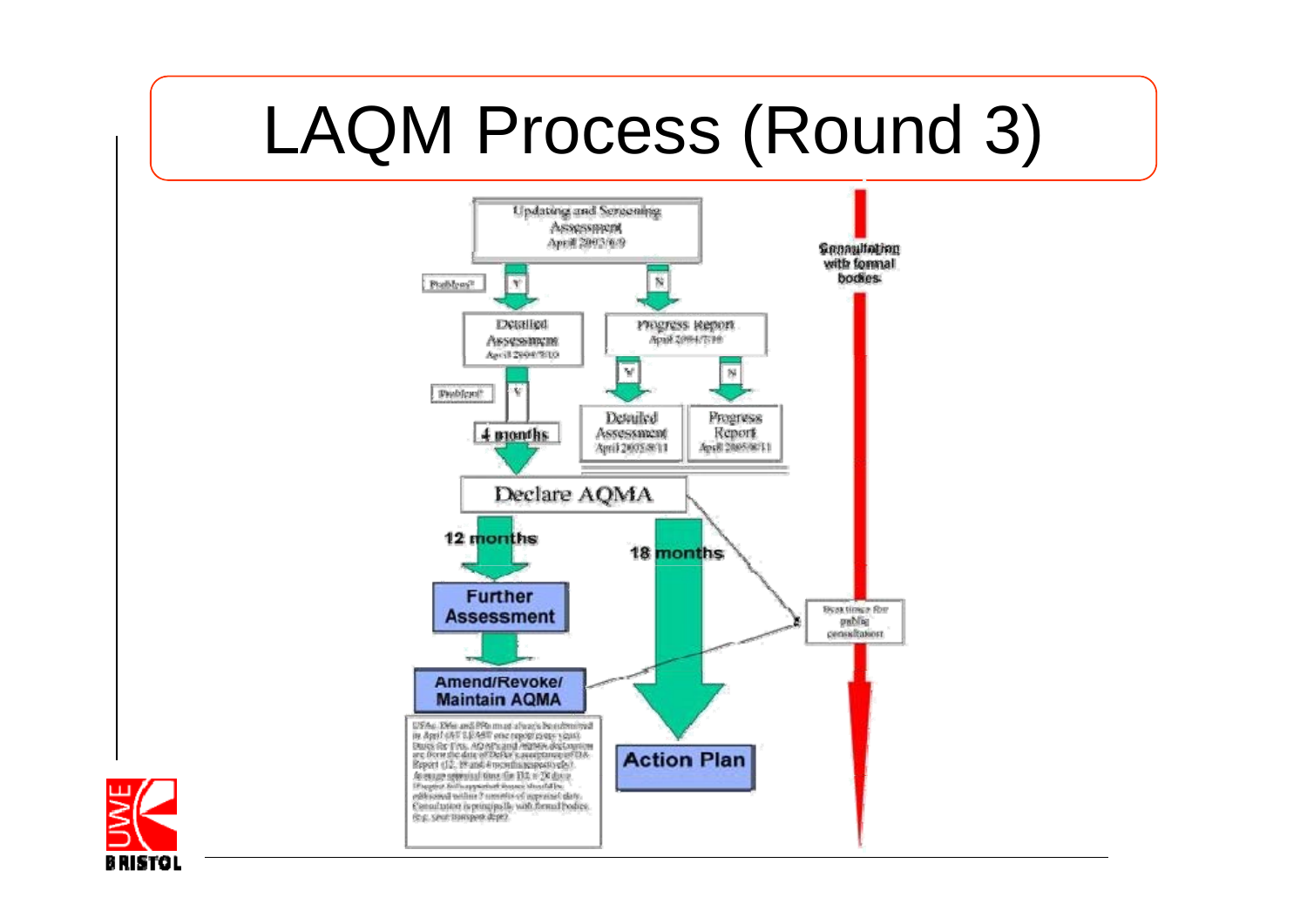#### LAQM Process (Round 4)



Image courtesy of Dr Enda Hayes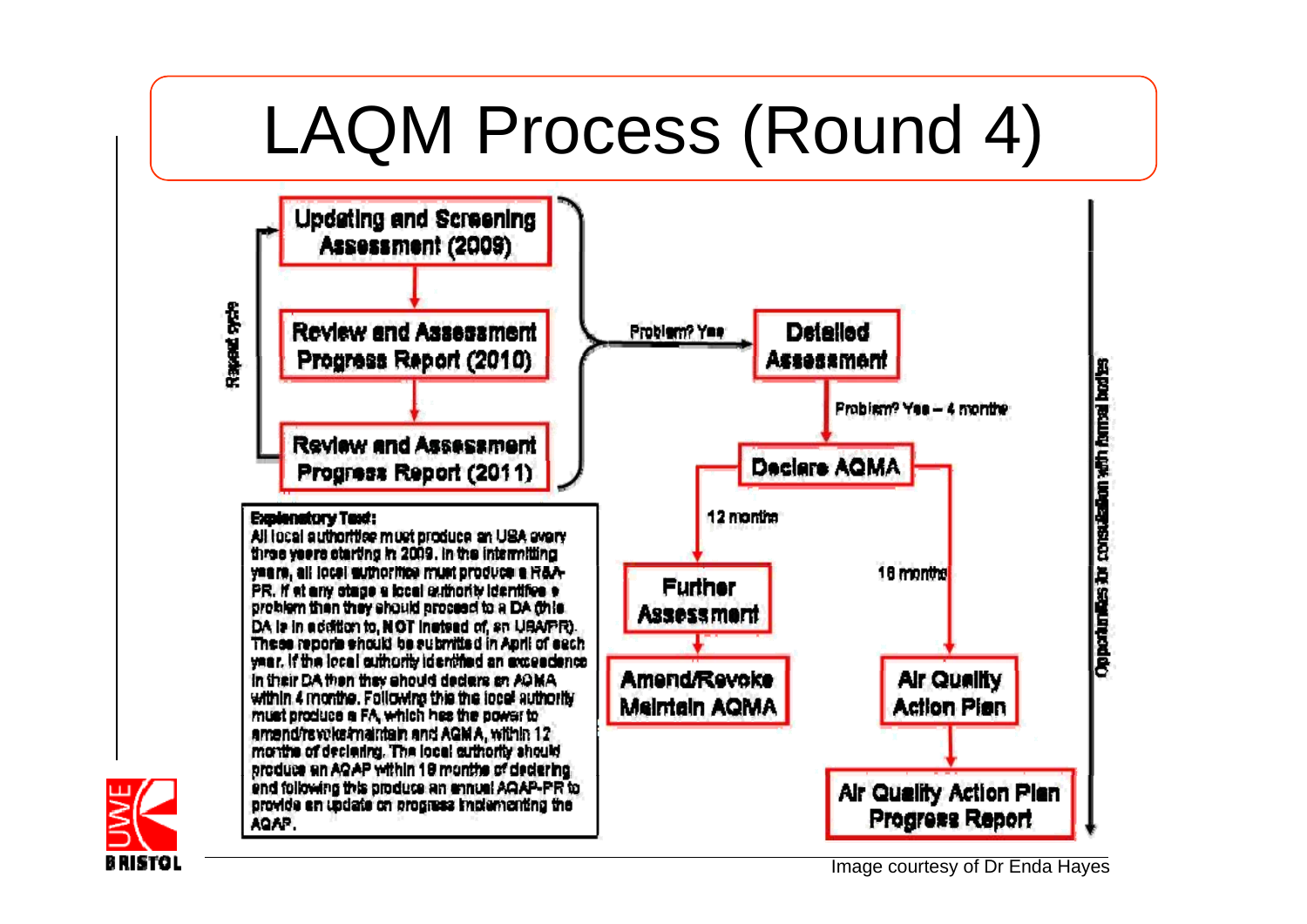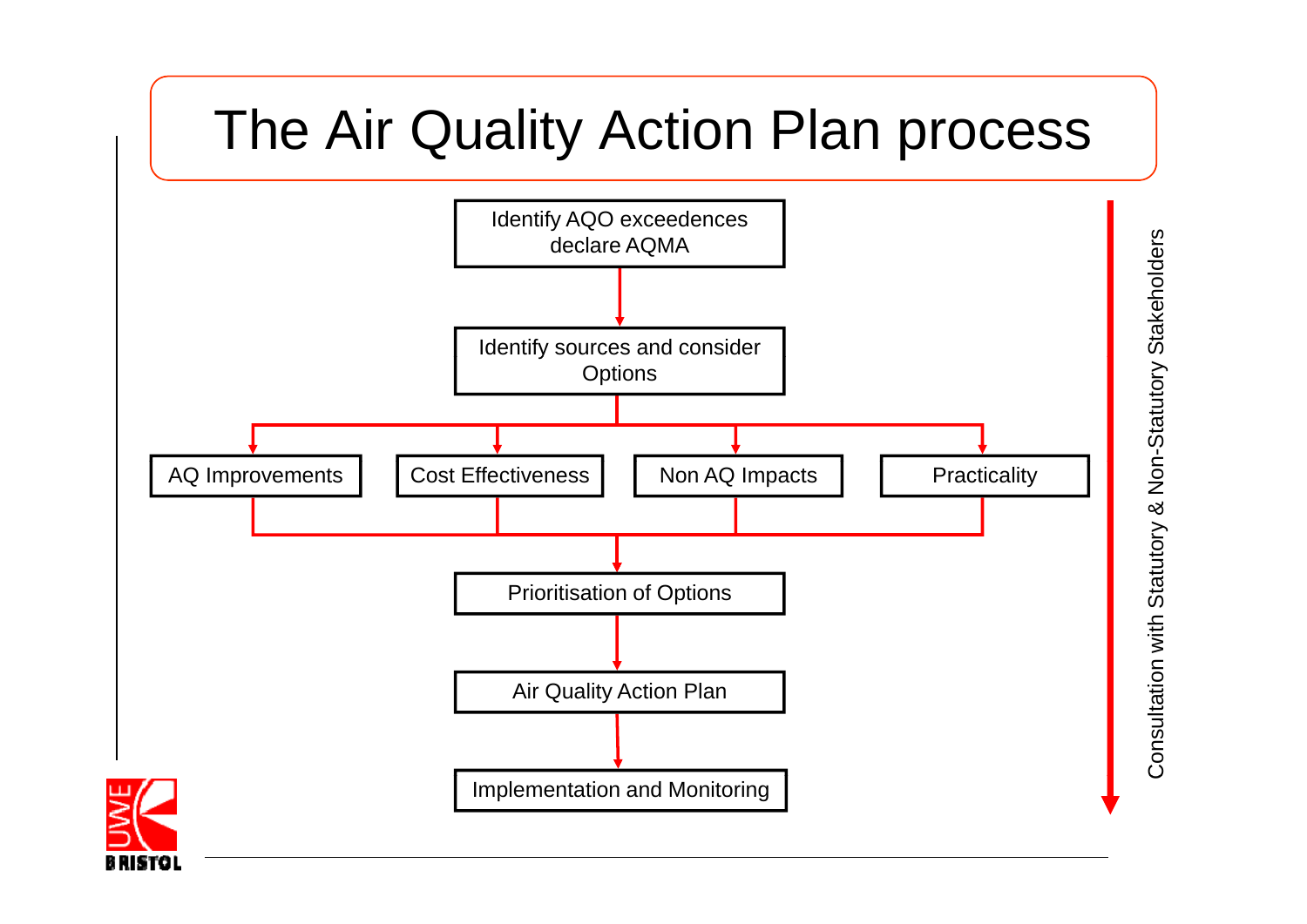#### $LAQM - what has it achieved? (1)$

- Significant process has been made with the LAQM Review & Assessment process.
- Significant increase in monitoring capability.
- Significant advances in the use of sophisticated modelling software.
- More emissions inventories carried out.
- High quality national air quality archive of monitoring data.

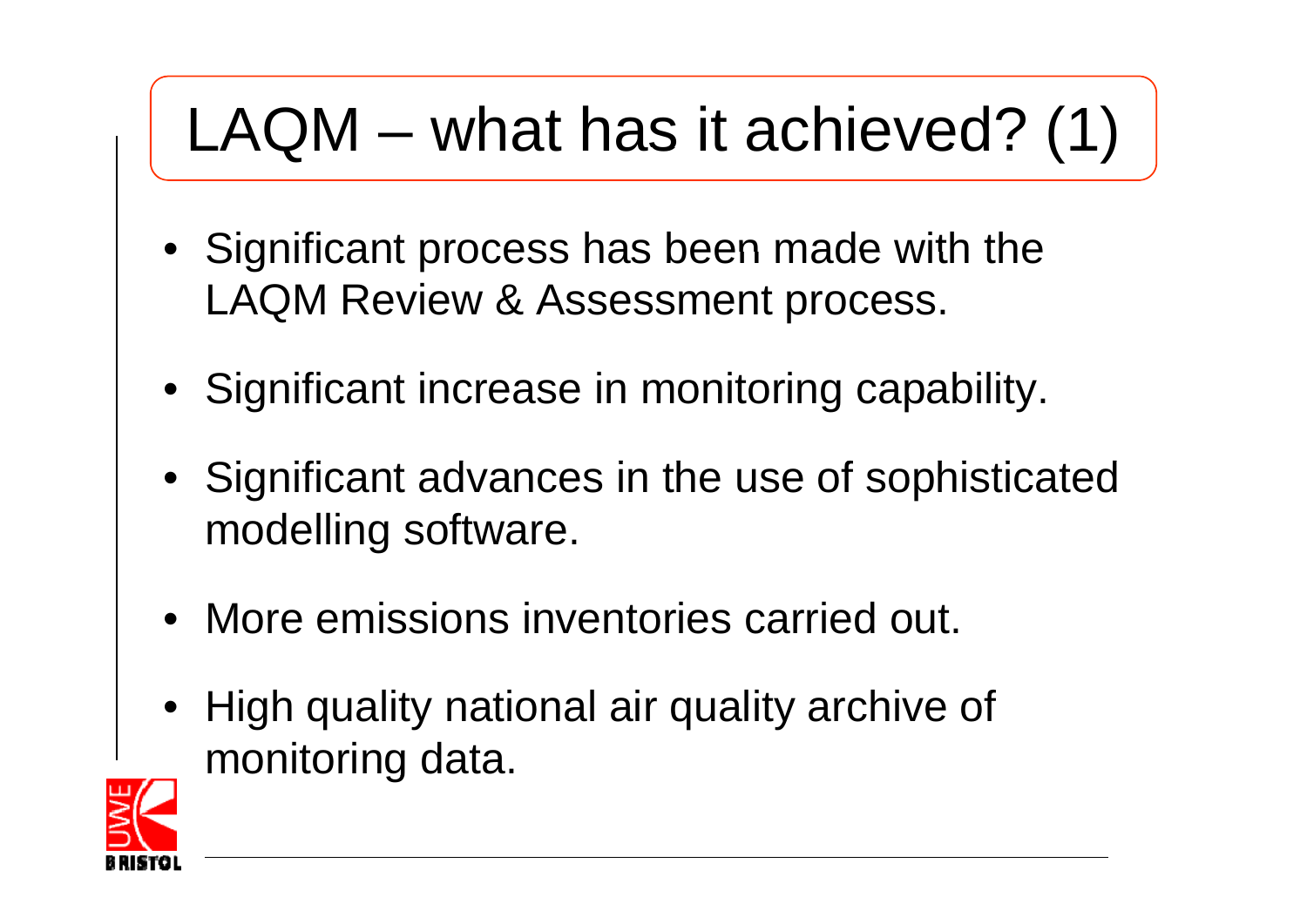#### $LAQM - what has it achieved? (2)$

- Enhanced joint working between professionals and between Local Authorities, but is it enough?
- LAQM represents a substantial challenge in implementing solutions through transport and land-use planning processes.
- More is known about the spatial extent and temporal variability of air quality in the UK.
- Almost all urban authorities have had to proceed to Detailed Assessments, with the majority having to proceed for  $\mathsf{NO}_2$  and  $\mathsf{PM}_{10}.$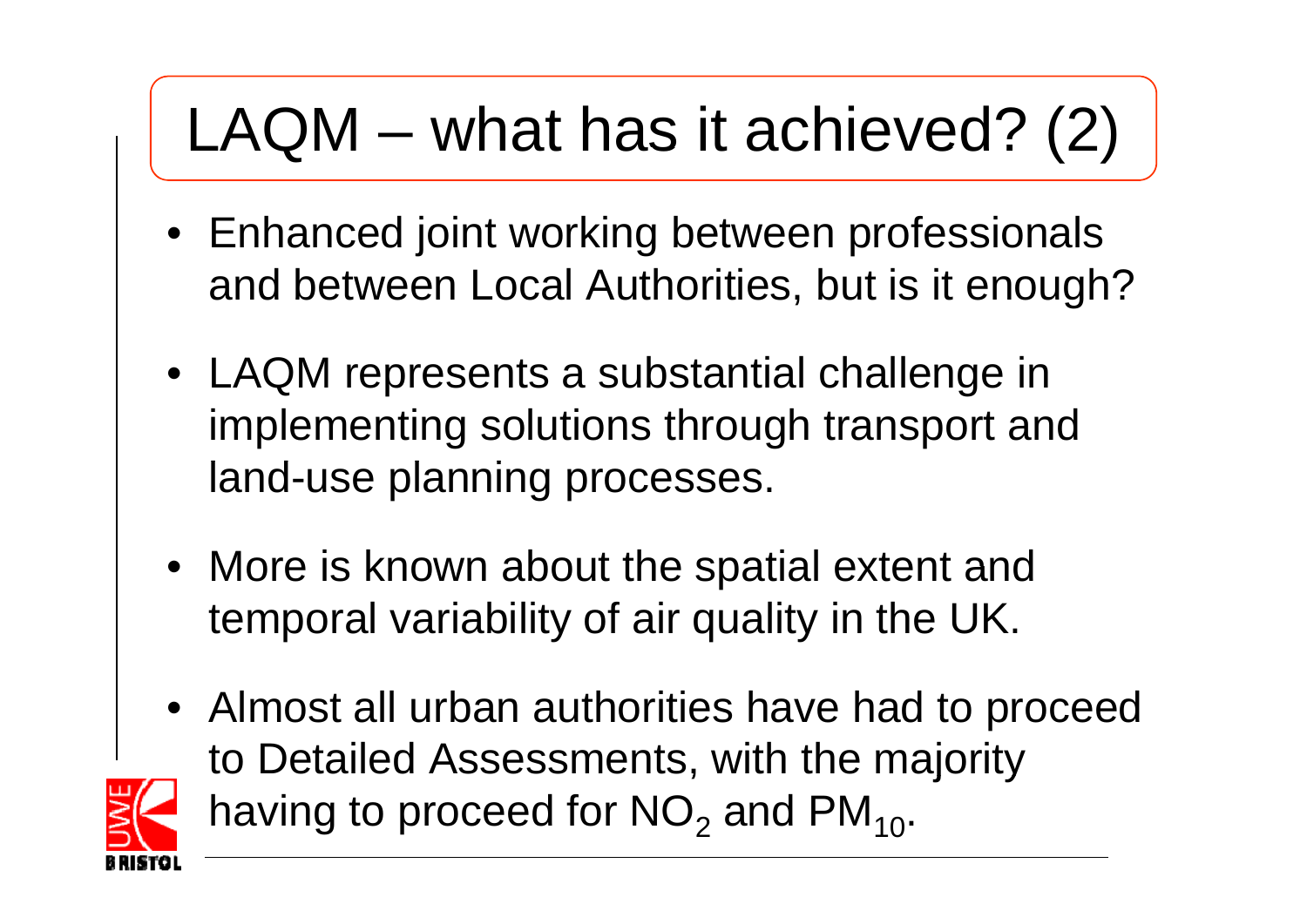### Progress with LAQM

- • What progress has been made?
	- –**Objective dates passed.**
	- –**More AQMAs than anticipated.**
	- –**Fewer AQAPs than expected.**
	- –**Most emissions falling, but concentrations not responding as expected.**
	- –**Traffic volumes increasing.**
	- –Industrial emissions declining.
	- –- Large populations exposed to adverse concentrations.
	- –Social equity and environmental justice considerations given insufficient attention.
	- – Need for better consultation with the public and community engagement in LAQM decision making.
- •Efficient, but not effective?

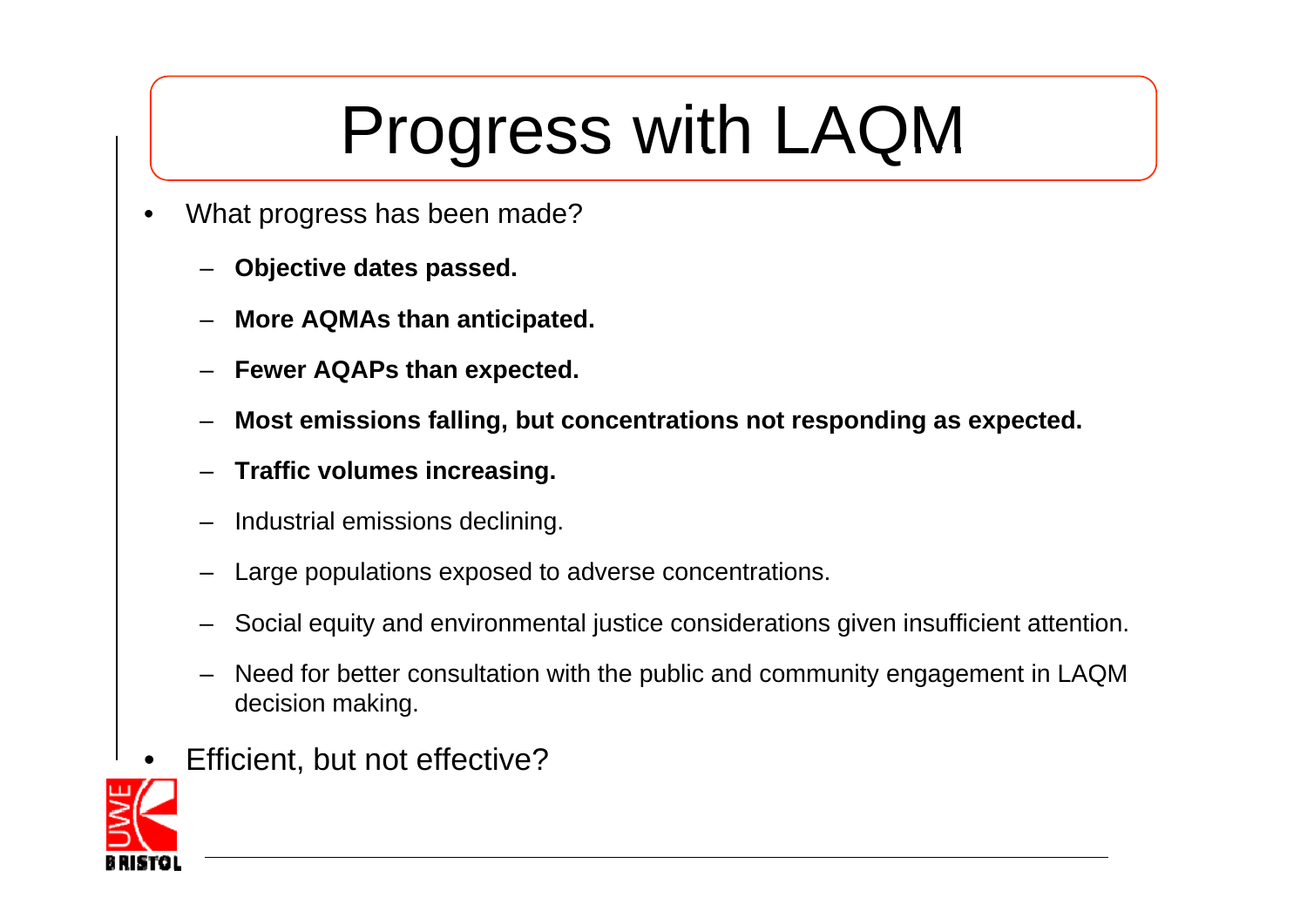## Compliance Flexibility

- $\bullet$ The Air Quality Framework Directive (1996/62/EC) and the Daughter Directives (1999/30/EC, 2000/69/EC, 2002/3/EC) set limit values and target values for various pollutants in ambient air, including for PM<sub>10</sub>. For PM<sub>10</sub> the limit values should have been met since 2005.
- The new Council Directive 2008/50/EC of the European Parliament and of the Council on ambient air quality and cleaner air for Europe entered into force on 11 June 2008 and the earlier Directives will be repealed from 11 June 2010. This new Directive includes the following key elements:
	- The possibility for time extensions until 2011 for  $\textsf{PM}_{\mathbf{10}}$  and until 2015 for nitrogen dioxide (NO<sub>2</sub>), for complying with limit values, based on meeting strict conditions and assessment by the European Commission.

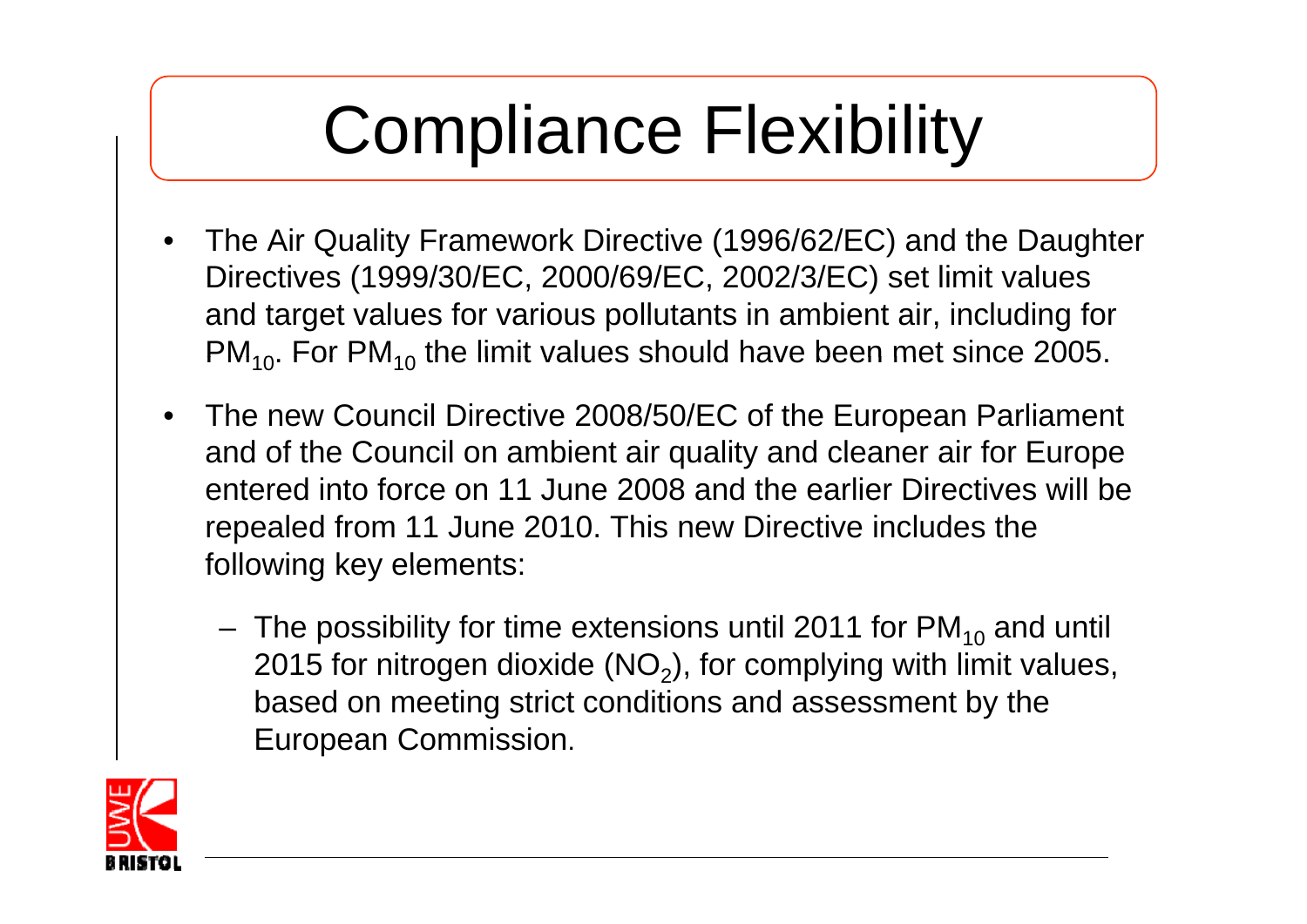#### AQMAs Rounds 1 3

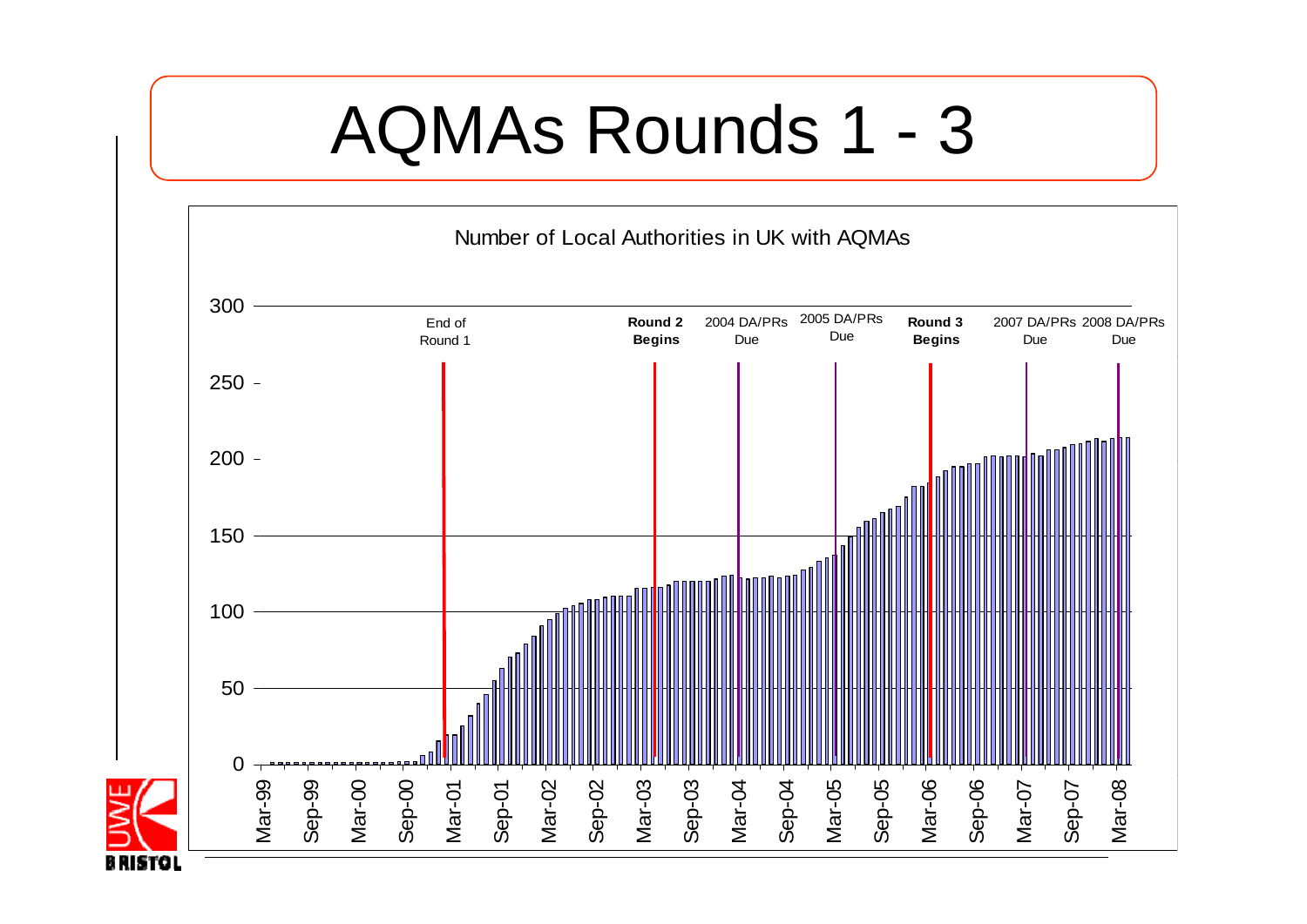## Round 1 Evaluation

- "The pollutants causing greatest challenges were initially anticipated to be nitrogen dioxide and PM $_{\rm 10}$ , although the level to which the annual mean nitrogen dioxide objective is now predicted to be exceeded was never anticipated.
- "Road transport has long been recognised as a major contributor to air quality problems and it is thus no surprise that the vast majority of AQMAs are related to locations affected by road traffic."

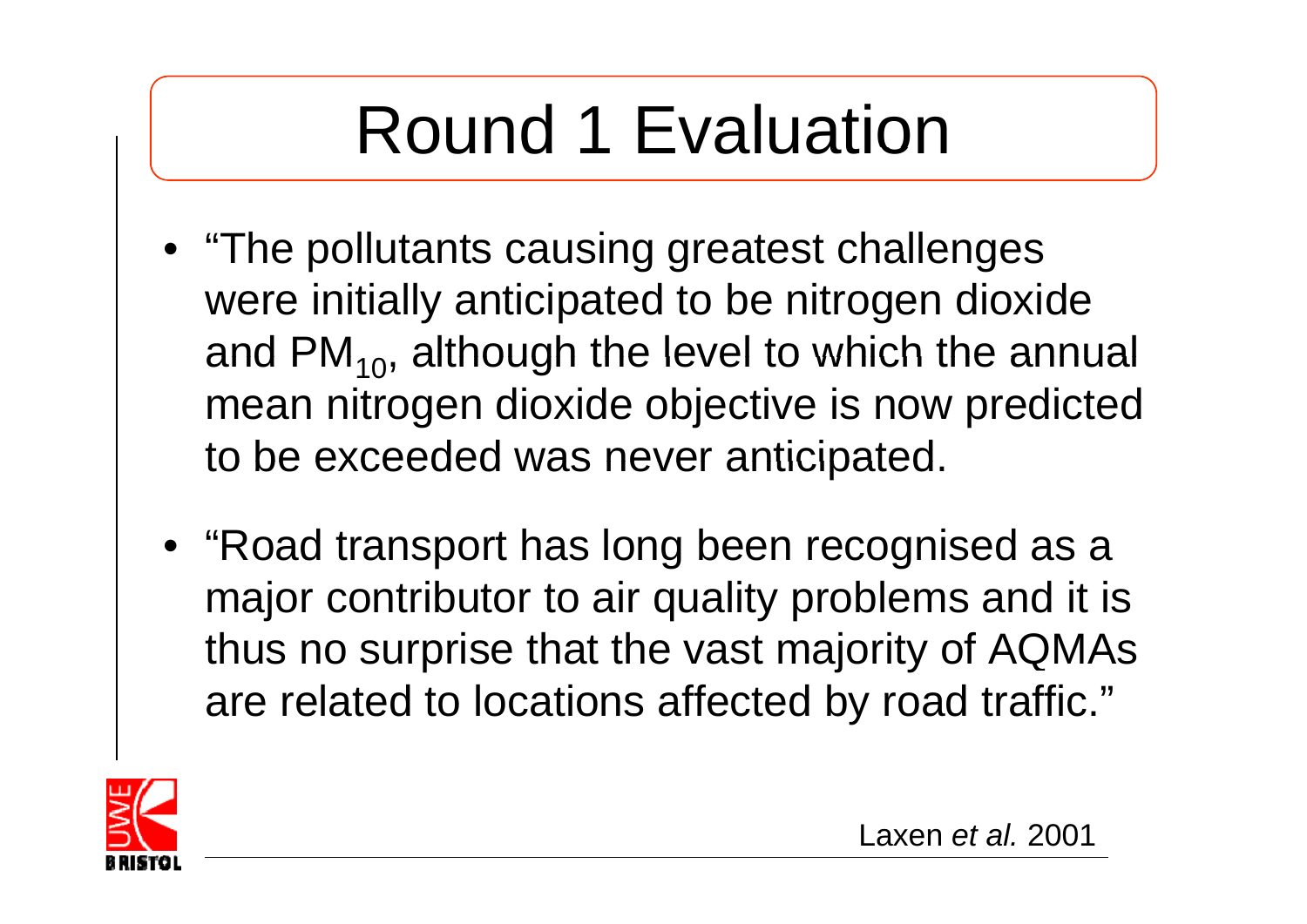## AQMAs by pollutant (Feb 09)

| <b>Number of LAs</b><br><b>Number of LAs</b><br>with AQMAs<br>with AQMAs<br>resulting from<br>resulting from<br>Round 1<br>Round 2<br><b>Country</b> |                |                | <b>Number of</b><br><b>LAs with</b><br><b>AQMAs</b> | <b>Pollutants for which AQMA declared</b> |                |                 |                |                 |                |                |
|------------------------------------------------------------------------------------------------------------------------------------------------------|----------------|----------------|-----------------------------------------------------|-------------------------------------------|----------------|-----------------|----------------|-----------------|----------------|----------------|
|                                                                                                                                                      | (current)      | CO             | <b>Ben</b>                                          | $1,3$ -but                                | Pb             | NO <sub>2</sub> | $PM_{10}$      | SO <sub>2</sub> |                |                |
| England (exc.<br>London)                                                                                                                             | 82             | 126            | 167                                                 | $\blacksquare$                            | $\mathbf 1$    |                 | $\blacksquare$ | 156             | 35             | 9              |
| London                                                                                                                                               | 30             | 5              | 33                                                  | $\blacksquare$                            | $\blacksquare$ |                 | $\blacksquare$ | 33              | 28             | $\blacksquare$ |
| Scotland                                                                                                                                             | $\overline{3}$ | 9              | 12                                                  | $\blacksquare$                            |                |                 | $\blacksquare$ | $\overline{7}$  | $\overline{4}$ | $\mathbf{1}$   |
| Wales                                                                                                                                                | $\overline{4}$ | $\overline{4}$ | 8                                                   | $\blacksquare$                            | $\blacksquare$ |                 | $\blacksquare$ | $\overline{7}$  | $\mathbf 1$    | ÷              |
| N Ireland                                                                                                                                            | n/a            | n/a            | 12                                                  | $\blacksquare$                            | $\blacksquare$ |                 | $\blacksquare$ | $6\phantom{1}$  | 5              | $\mathbf{1}$   |
| <b>TOTAL</b>                                                                                                                                         | 119            | 144            | 232                                                 | $\blacksquare$                            | $\mathbf 1$    | $\blacksquare$  | $\blacksquare$ | 209             | 73             | 11             |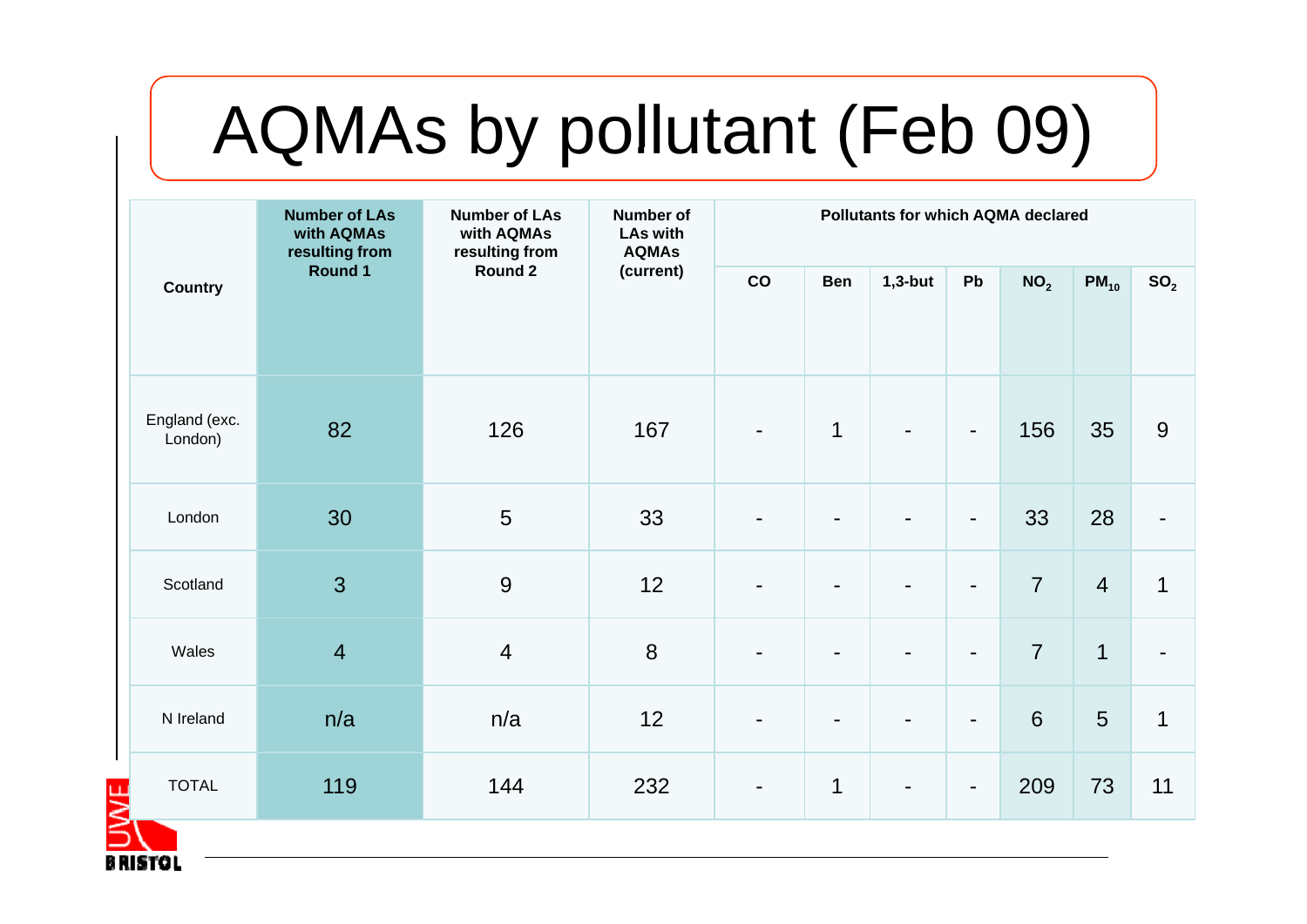#### Research Aims

• This research aims to draw on the extensive body of evidence provided by the Review and Assessment process between the completion of Rounds 1 and 3 to establish whether AQAPs have been effective in achieving their aims and in improving air quality at a local level. By evaluating the degree of success achieved through individual AQAPs and then building an aggregate picture of progress to achievement of their goals it will be possible to assess the effectiveness and efficiency of the LAQM regime as a national strategy to meet EU air quality legislative requirements.

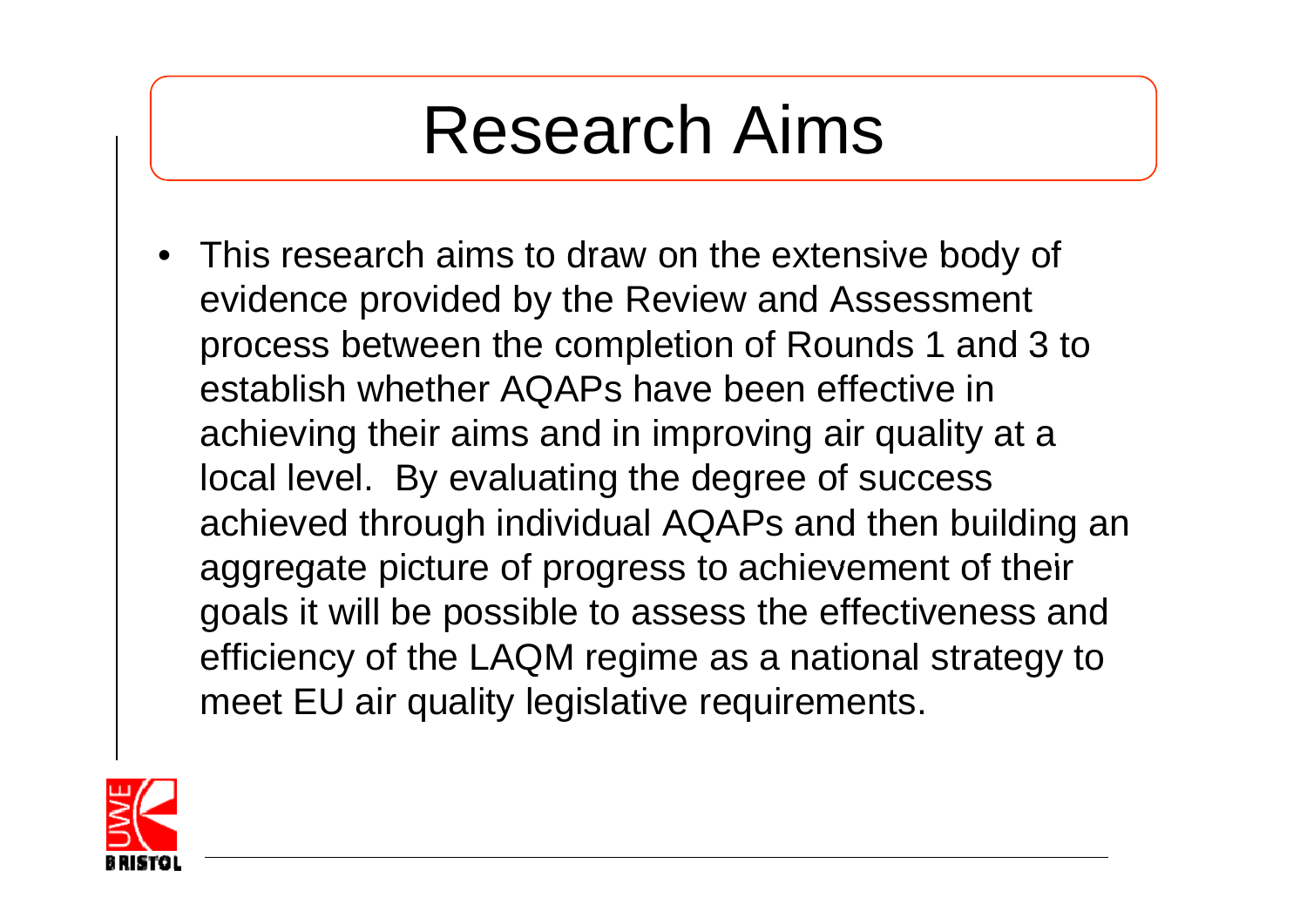#### Research Hypothesis

• *Air Quality Action Plans are successful in in terms of reducing local concentrations of nitrogen dioxide and PM<sub>10</sub> and therefore Local Air Quality Management will enable the UK Government to meet the relevant EU Limit Values in the future.*



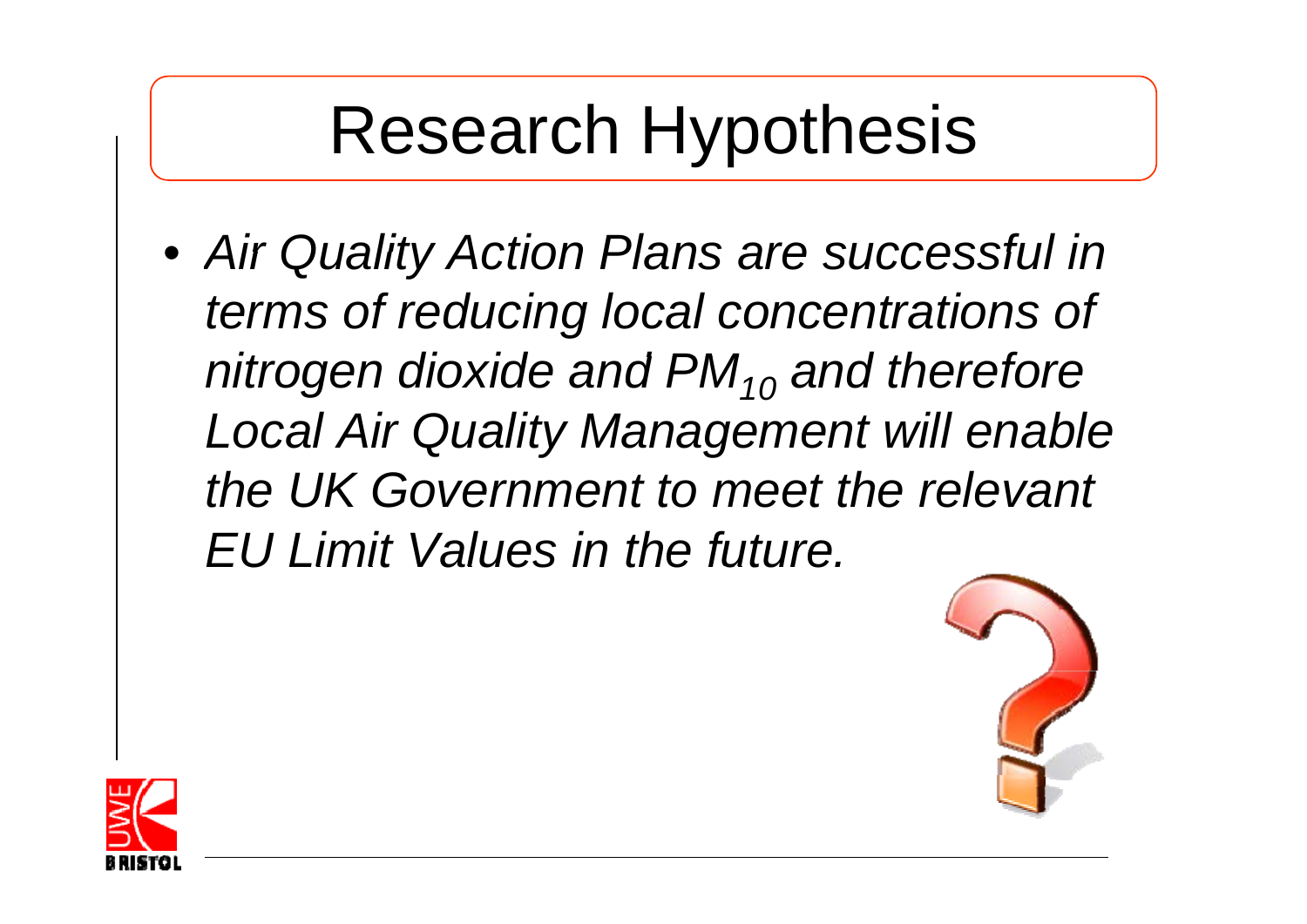## Posing the problem

- "It will be difficult to differentiate improvements in air quality which relate specifically to the review and assessment process undertaken at a local scale, and those improvements that arise as a consequence of national policy measures or international initiatives.
- "Only in the latter stages of the management process, through measures implemented in local authority air quality action plans, will the real solutions for improving local air quality be realised. Only then will it be possible to assess whether ambient air quality in areas which are currently exceeding the objectives, or predicted to exceed the objectives, will be improved to levels acceptable for human health." Beattie *et al.* <sup>2001</sup>

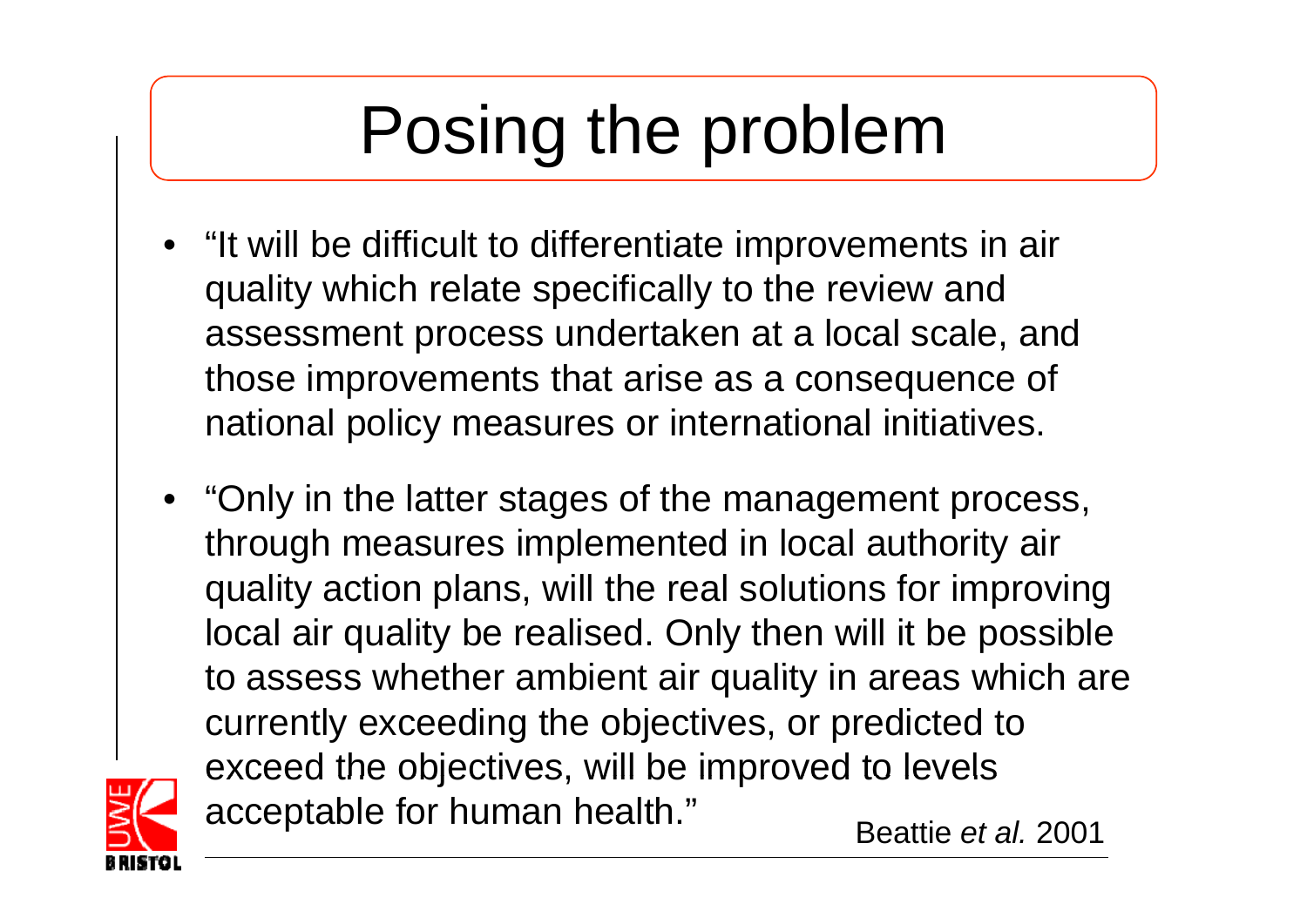#### **Objectives**

- O1: Determine whether there has been any change in the concentration of pollutants, in AQMAs declared in Round 1 of Review and Assessment;
- O2: Evaluate whether the measures included in the Air Quality Action Plans produced following Round 1 are being achieved; and
- O3: Critically assess whether implementation of the Action Plans has resulted in the change in pollutant concentrations identified in Objective 1.

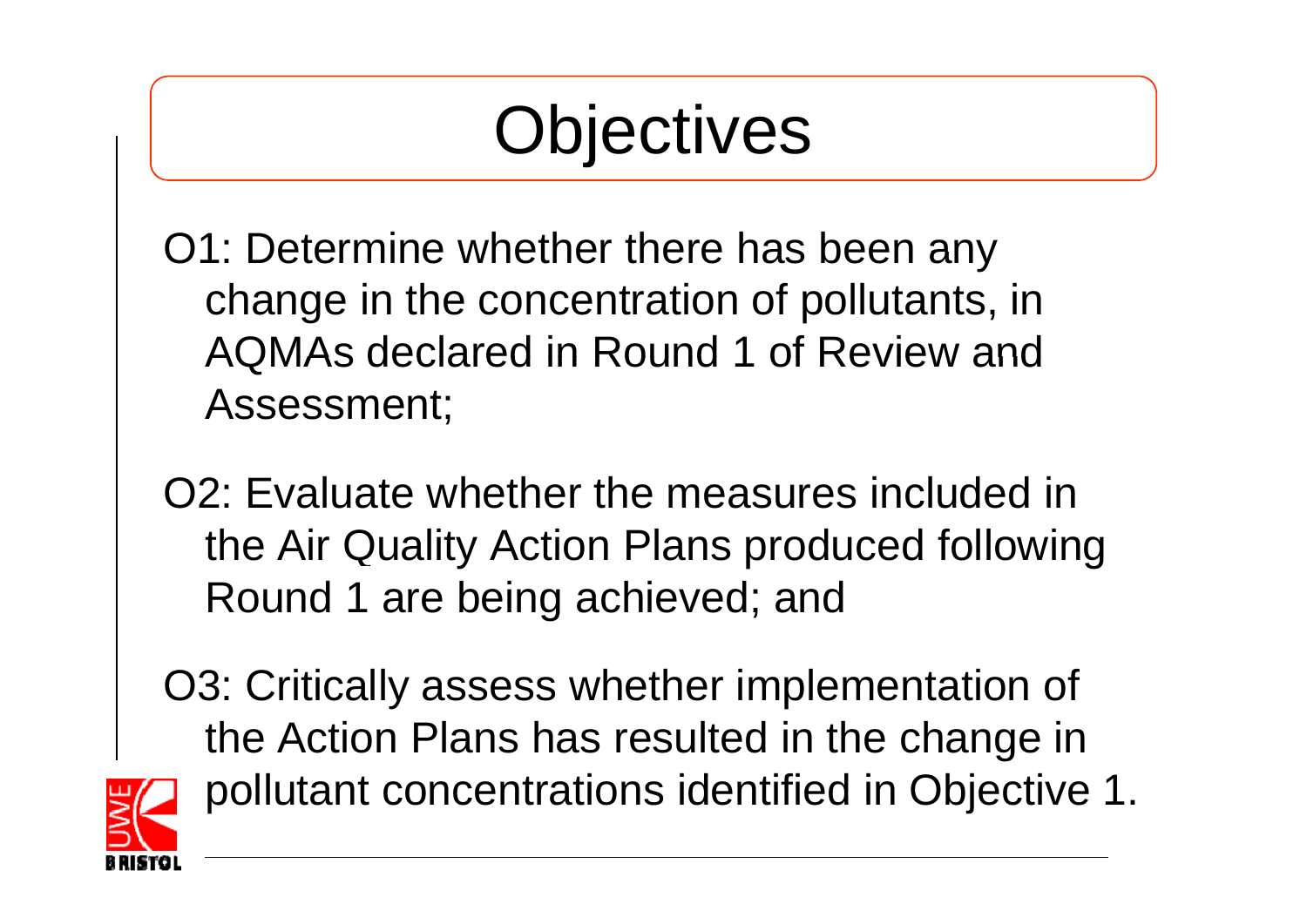## Sampling strategy

- 119 Air Quality Action Plans were accepted by Defra and the DAs following the first Round of Review and Assessment.
- Include AQMAs from England, London, Scotland and Wales, to reflect the differences in policy and practice between them, as well as the effects of any geographical effects on air quality.
- Focus on AQAPs based on air quality objective exceedences of nitrogen dioxide and particulate matter  $(PM_{10})$  from traffic sources (~95% AQMA declarations traffic-related ).

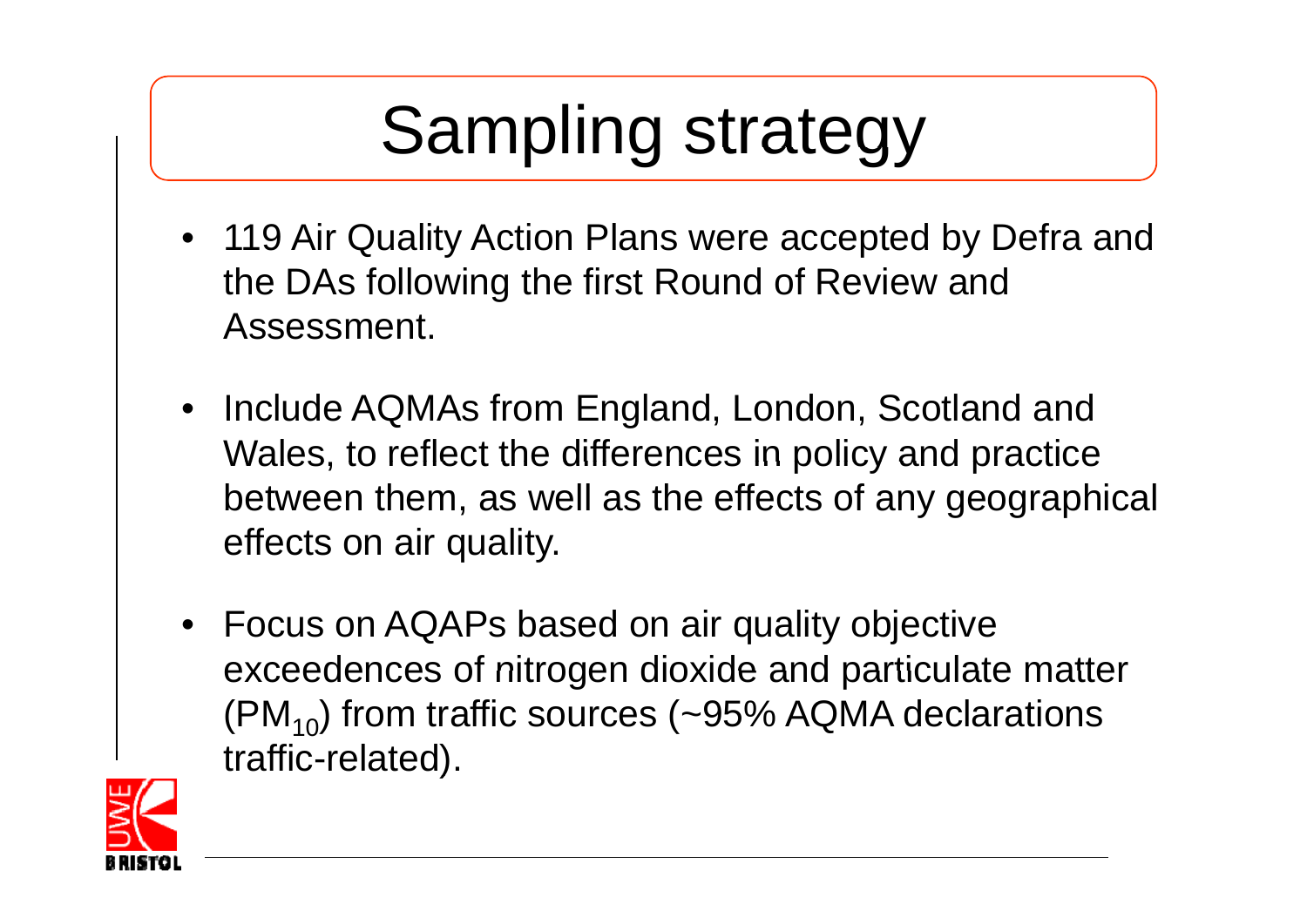## Objective 1

- $\bullet$  Determine whether there has been any change in the concentration of pollutants, in AQMAs declared in Round 1 of Review and Assessment:
	- – Compare monitoring data from the first Round Stage 3 (Detailed Assessment) reports and the latest Round 3 Progress Report.
	- Pollutant concentrations between rounds will be statistically analysed for significance.

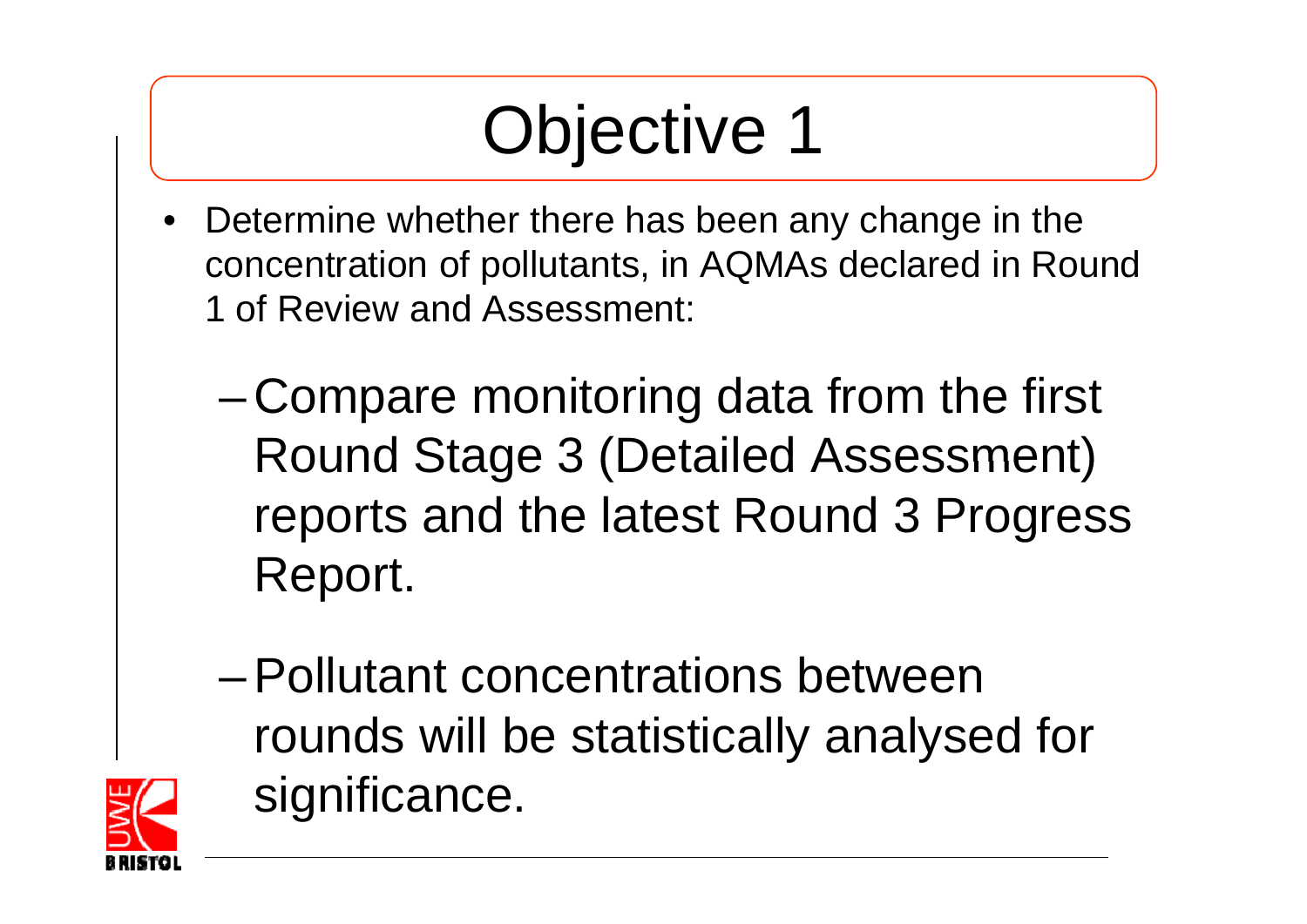#### Objective 2

•Evaluate whether the measures included in the Air Quality Action Plans produced following Round 1 are being achieved:

(a) Review measures within the Round 1 AQAPs and the most recent AQAP-PRs/ revised AQAPs resulting from Round 3;

(b) Interviews/questionnaires with local authorities/report authors.

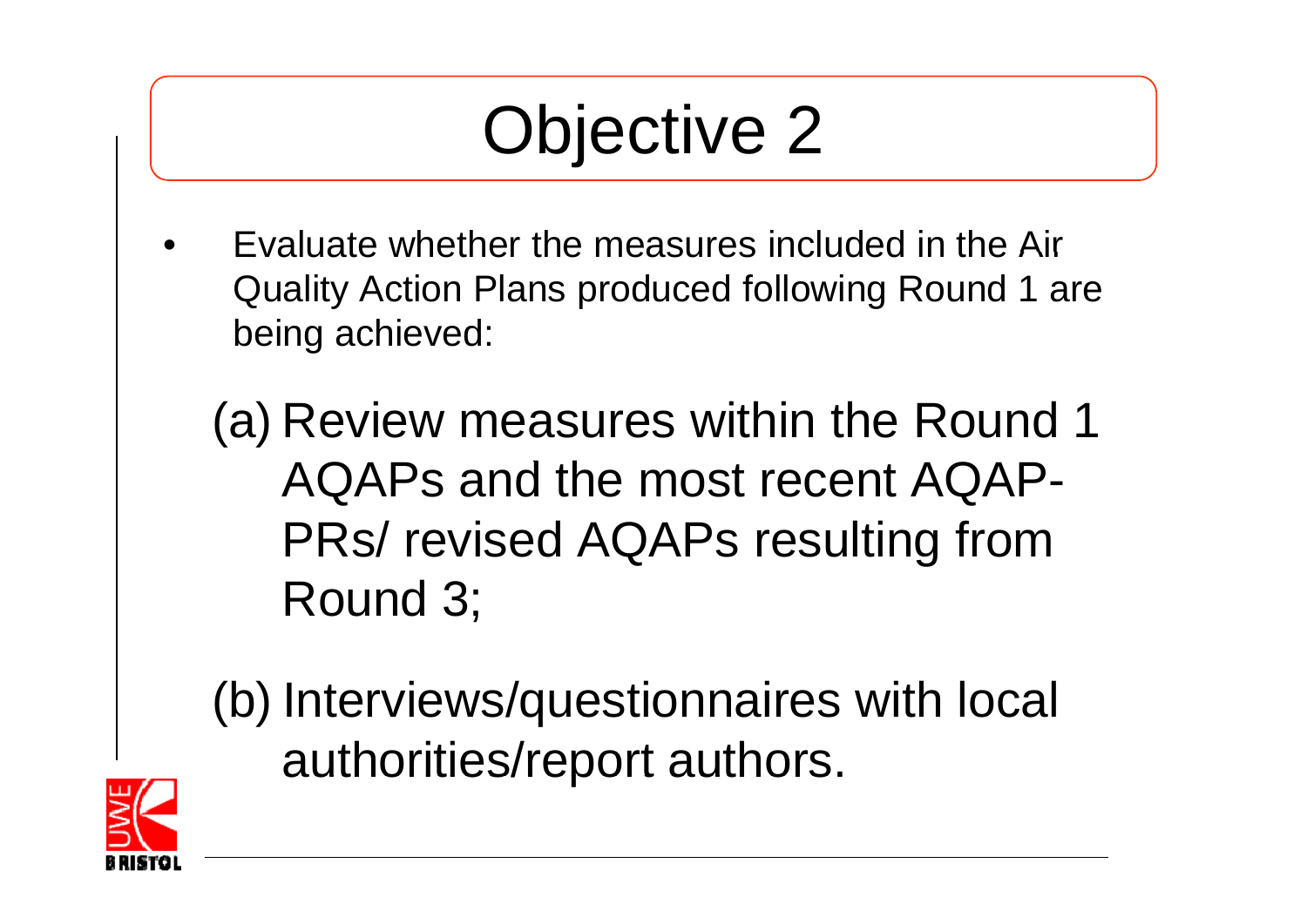## Air Quality Action Plans

- The lifetime of Air Quality Action Plans has been found to vary quite considerably.
- Many action plans (especially early ones) have shorter term implementation targets of up to 5 years (41%), largely due to being focused on Air Quality Objectives target dates (2004/2005).
- Remaining local authorities include longer term implementation targets of 5 -10 years (37%) and >10 years (22%).



(Bureau Veritas and Transport Travel Research Ltd. 2007)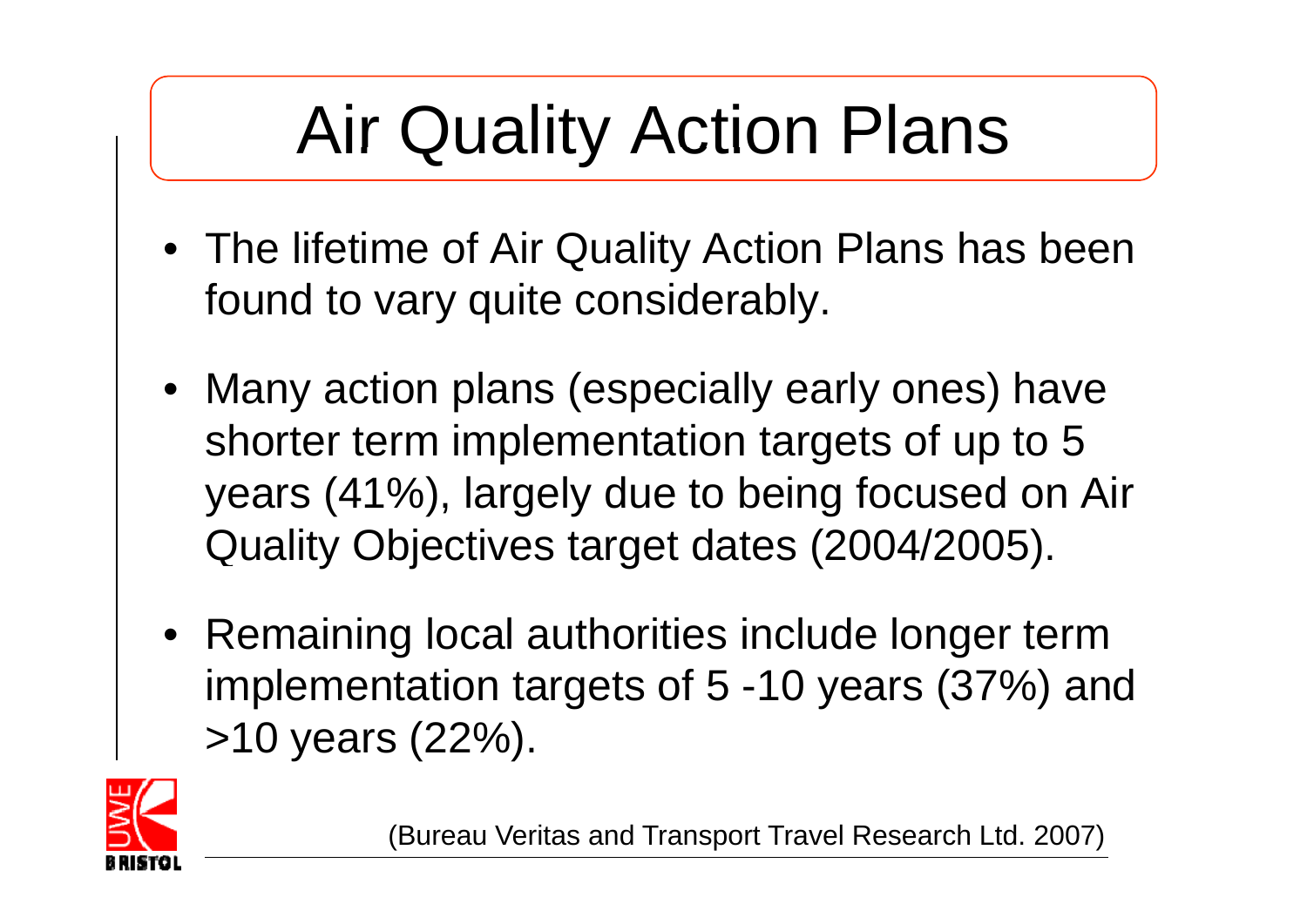|           | <b>Traffic Management</b>          |                                                                                         |                                                          |                                   |                                          |                            |           |                  |
|-----------|------------------------------------|-----------------------------------------------------------------------------------------|----------------------------------------------------------|-----------------------------------|------------------------------------------|----------------------------|-----------|------------------|
|           | Paragraph<br>In<br><b>Appendix</b> | Proposed<br><b>Measure</b>                                                              | Impact<br>on air<br>quality<br>Score:<br>1-Low<br>5-High | Cost<br>Score:<br>1-High<br>5-Low | Feasibility<br>Score:<br>1-Low<br>5-High | Responsible<br>authorities | Timescale | Ranking<br>Score |
|           | 4.14                               | Encourage more traffic<br>on the peripheral road<br>(improved signage)                  | 2                                                        | 4                                 | 5                                        | OCC                        | Short     | 13               |
|           | 4.5                                | A34 Lodge Hill<br>Junction                                                              | 4                                                        | 1                                 | 3                                        | Highways<br>Agency         | Long      | 12               |
|           | 4.4                                | A further river bridge<br>crossing for Abingdon<br>and Southern Relief<br>Road          | 5                                                        | 1                                 | 1                                        | OCC                        | Long      | 12               |
|           | 4.9                                | Remove Rye Farm<br>HGV park                                                             | 2                                                        | 4                                 | 4                                        | <b>VWH</b>                 | Medium    | 12               |
|           | 4.6                                | Restrict delivery<br>vehicles during the day                                            | 2                                                        | 4                                 | 3                                        | <b>OCC/VWH</b>             | Short     | 11               |
|           | 4.7                                | Weight limits for HGV<br>traffic                                                        | 2                                                        | 4                                 | 1                                        | OCC                        | Medium    | 9                |
|           | 4.13                               | Close St. Helens<br>Wharf                                                               | 1                                                        | 4                                 | 2                                        | OCC                        | Medium    | 8                |
|           | 4.12                               | A34 slip roads at<br>Drayton                                                            | 2                                                        | 1                                 | 2                                        | Highways<br>Agency         | Medium    | 7                |
| B RISTO I | 4.10                               | Widen Drayton Road<br>Bridge to Allow two<br>Lanes and Provide a<br>Separate Footbridge | 1                                                        | 2                                 | 1                                        | OCC                        | Medium    | 5                |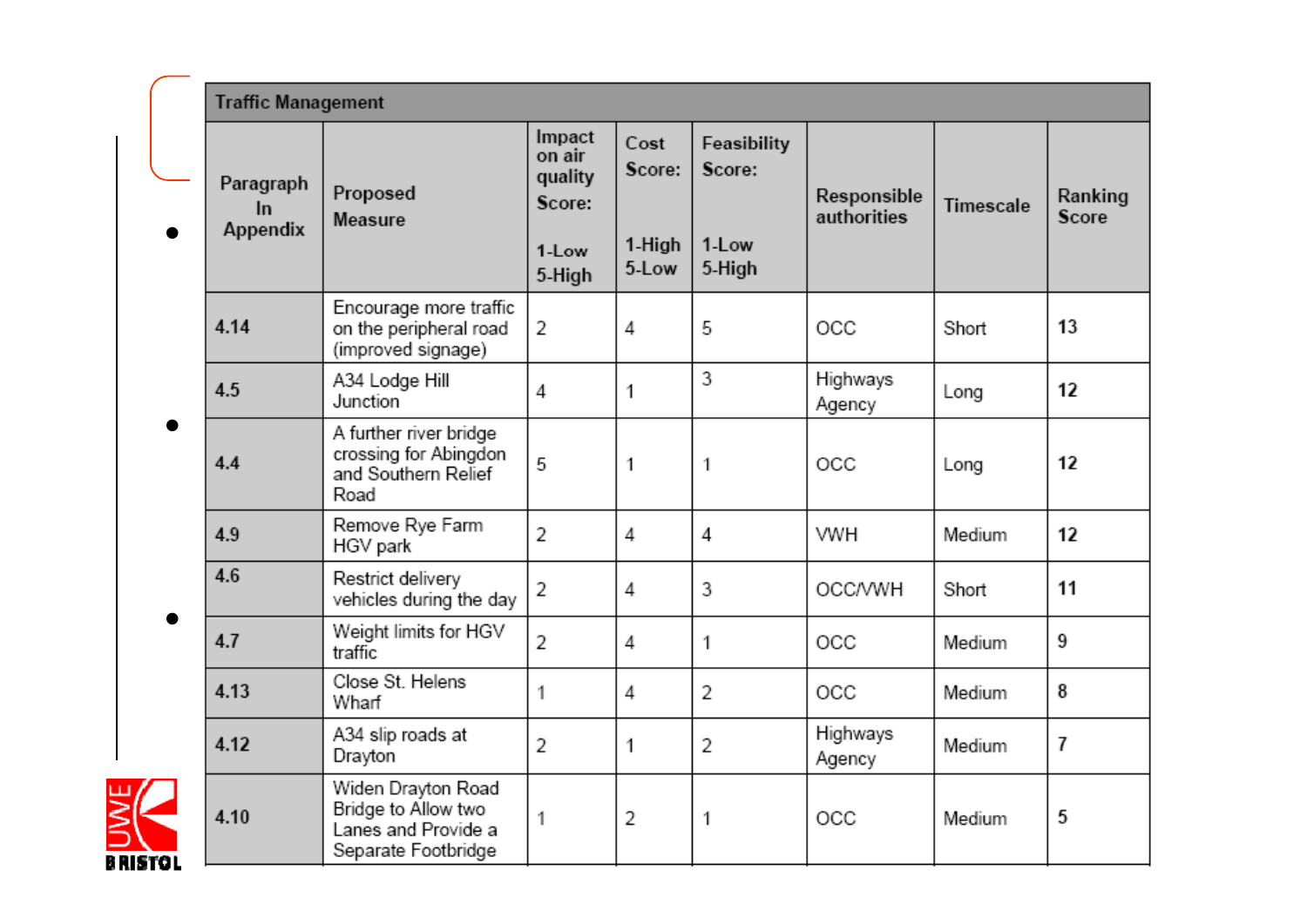#### Objective 2 (b)

- • The interviews will seek to identif y:
	- The status of implemented AQAP measures,
	- Why any remaining measures have not been implemented/completed,
	- Whether any prioritisation of measures identified in the original AQAP has been adhered to in practice,
	- Whether the agreed deadlines are being met,
	- Any confounding issues, and
	- Any unexpected 'wins', i.e. changes with the potential to improve air quality that were not included in the original Round 1 AQAP.

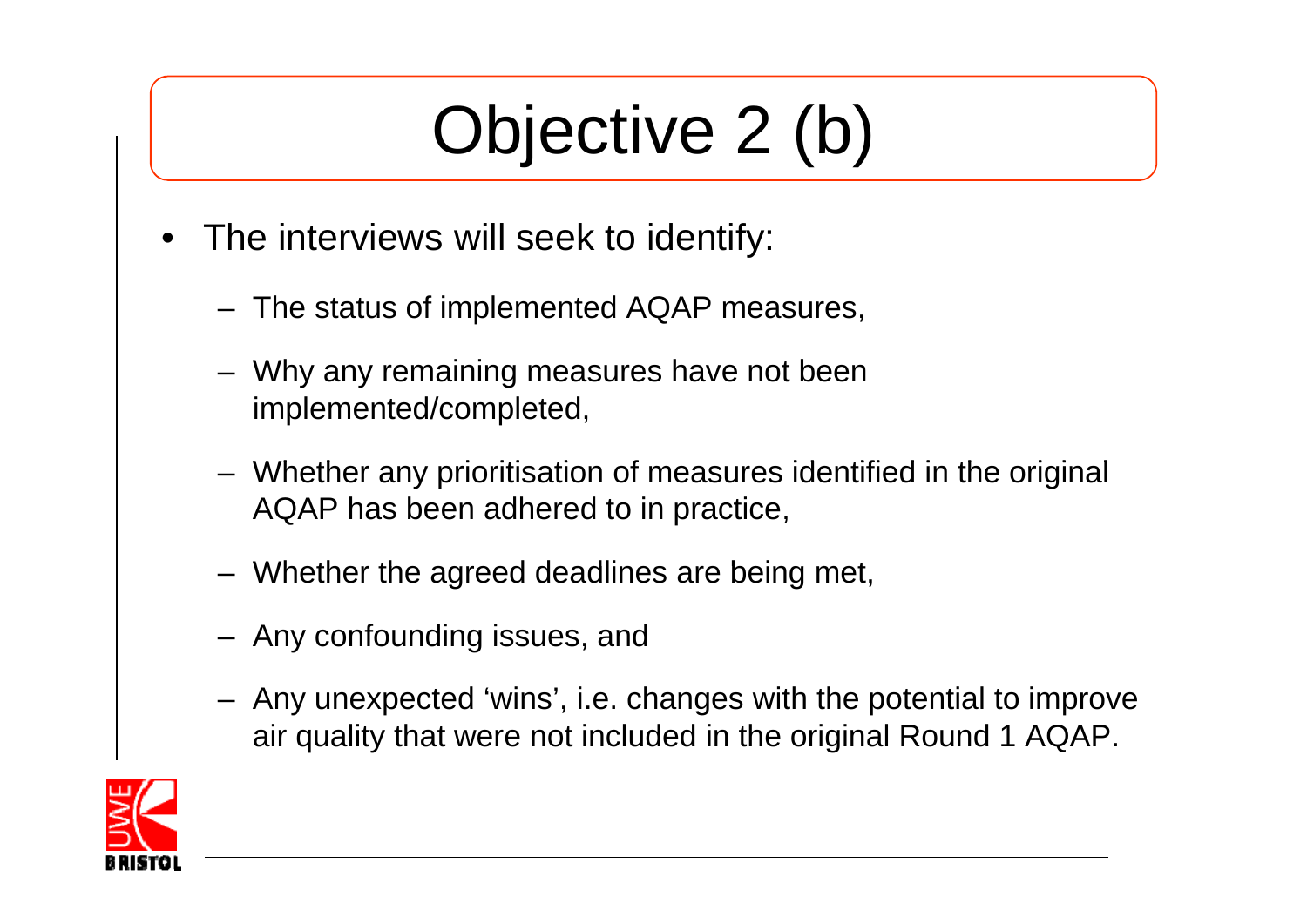#### Objective 3

- Critically assess whether implementation of the Action Plans has resulted in the change in pollutant concentrations identified in Objective 1.
- Assess whether there is any statistical association between 'successful' AQAPs (Objective 2) and improvements in air quality (Objective 1).

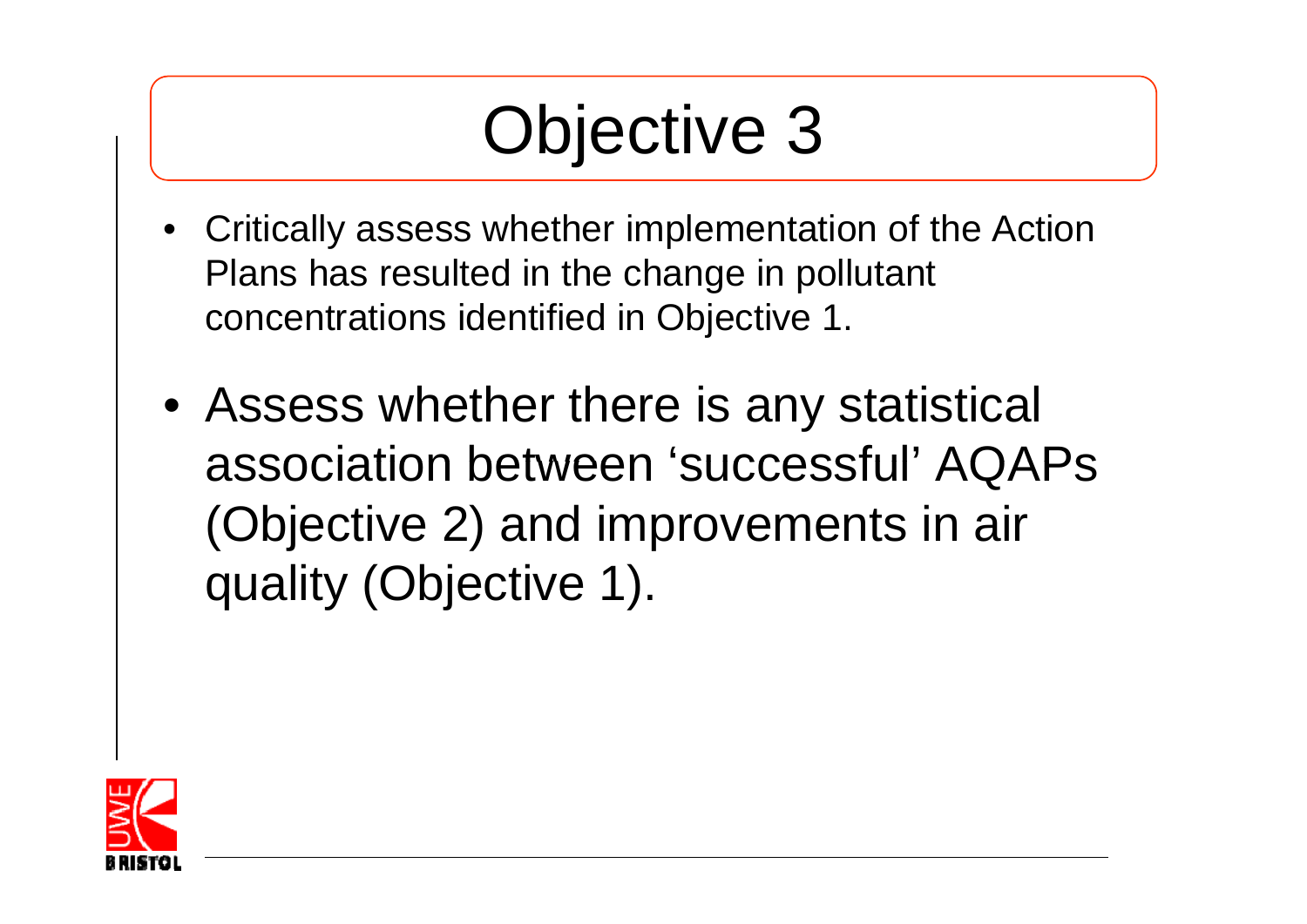|                                       | Conclusions                                                        |                                                                    |                                                                   |                                             |  |  |  |  |  |
|---------------------------------------|--------------------------------------------------------------------|--------------------------------------------------------------------|-------------------------------------------------------------------|---------------------------------------------|--|--|--|--|--|
| <b>Air Quality</b>                    |                                                                    | X                                                                  | X                                                                 |                                             |  |  |  |  |  |
| <b>Action Plan</b><br><b>Measures</b> |                                                                    | X                                                                  |                                                                   | X                                           |  |  |  |  |  |
| <b>LAQM</b>                           |                                                                    | X                                                                  | X                                                                 | X                                           |  |  |  |  |  |
| <b>Conclusion</b>                     | <b>AQAPS</b><br>achieving<br>objectives to<br>reduce<br>pollutants | Action<br>Planning<br>process is<br>inefficient and<br>ineffective | Action<br>Planning<br>element of<br><b>LAQM</b> is<br>ineffective | Action<br><b>Planning is</b><br>unnecessary |  |  |  |  |  |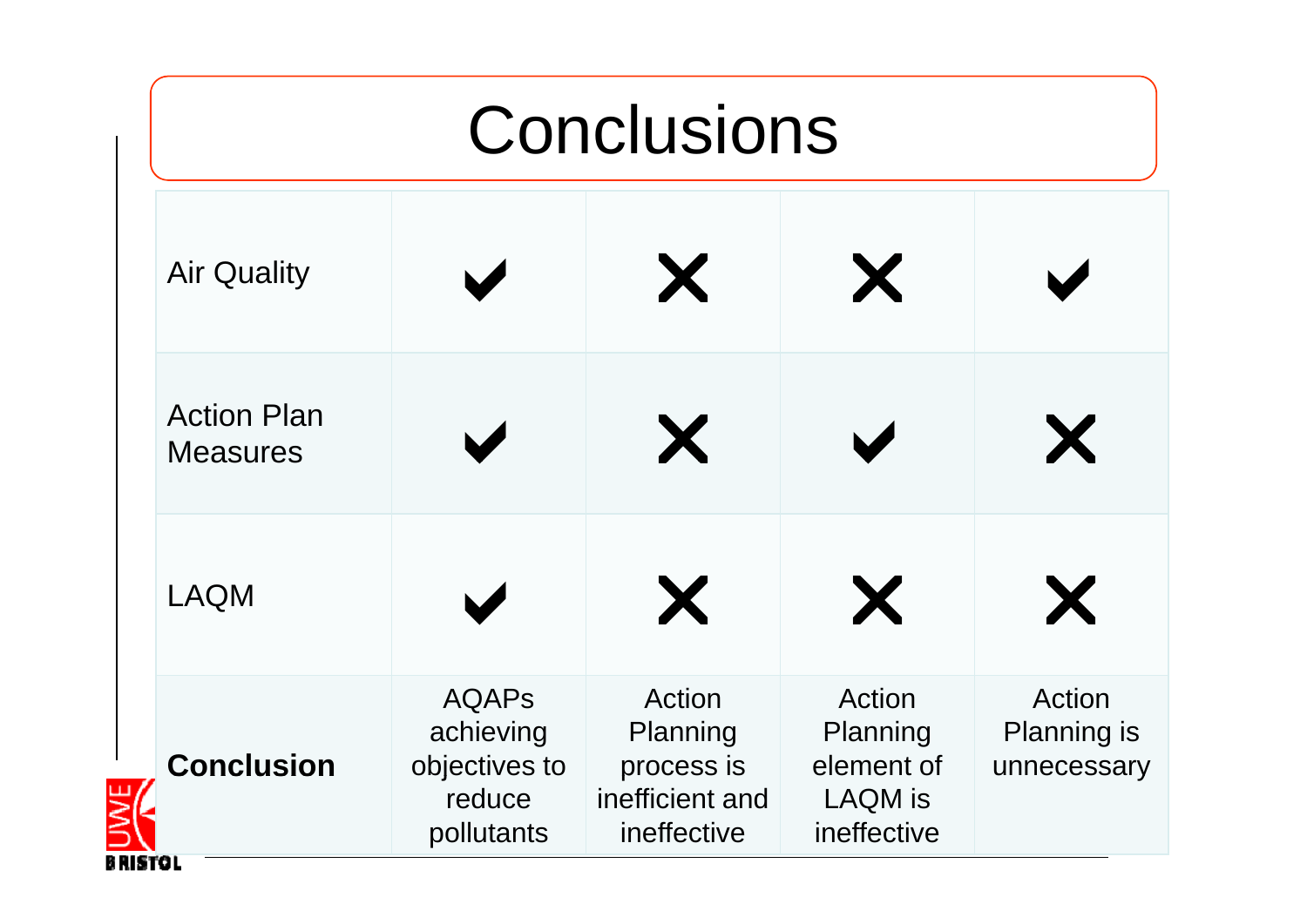#### Outcomes

- Assist Defra and the DAs in assessing the suitability of the LAQM mechanism within the Air Quality Strategy in contributing towards the fulfilment of UK and EU air quality legislation for nitrogen dioxide and  $PM_{10}$ .
- •Examination of both successful and unsuccessful measures and identification of problems experienced in implementing Air Quality Action Plans will help to inform local authorities in the preparation and execution of their own Action Plans and will be developed as a 'good practice' strategy paper.
- • Valuable implications both for air quality policy research and enhancement of practice.